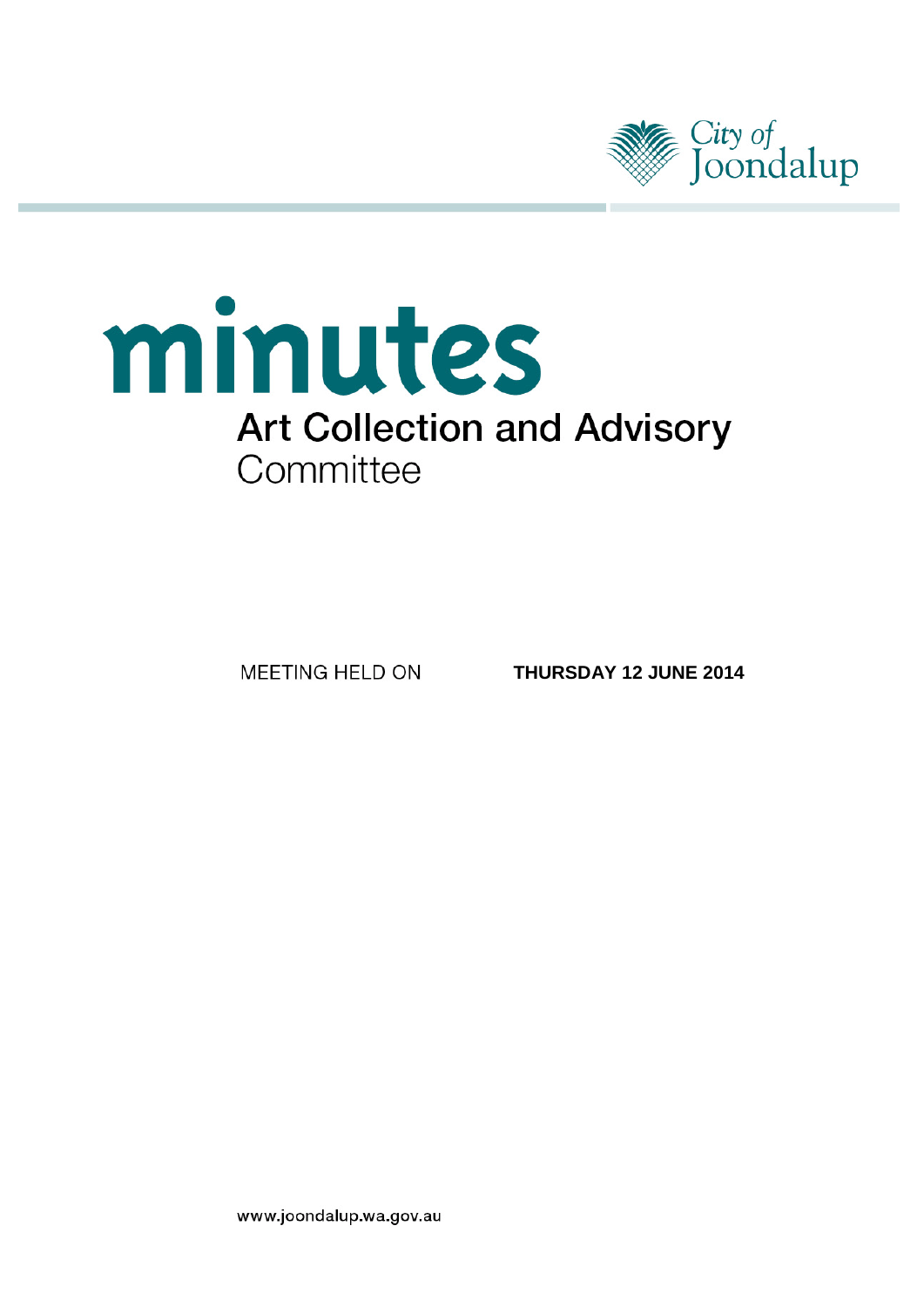# **TABLE OF CONTENTS**

| Item No.       | <b>Title</b>                                                                                          | Page No. |
|----------------|-------------------------------------------------------------------------------------------------------|----------|
|                | <b>Declaration of Opening</b>                                                                         | 3        |
|                | <b>Declarations of Interest</b>                                                                       | 3        |
|                | <b>Public Question Time</b>                                                                           | 4        |
|                | <b>Public Statement Time</b>                                                                          | 4        |
|                | Apologies/Leave of absence                                                                            | 4        |
|                | <b>Confirmation of Minutes</b>                                                                        | 4        |
|                | Announcements by the Presiding Member without discussion                                              | 4        |
|                | Identification of matters for which the meeting may be closed to<br>the public                        | 4        |
|                | <b>Petitions and deputations</b>                                                                      | 4        |
|                | <b>Reports</b>                                                                                        | 5        |
| 1              | 2014 City of Joondalup Community Art Exhibition - Possible Artwork<br>for Acquisition $-$ [104010]    | 5        |
| $\overline{2}$ | Art Collection and Advisory Committee Proposed Meeting Date -<br>[35613]                              | 10       |
| 3              | City of Joondalup Artist Residency Program 2014-2015 - [14158]                                        | 14       |
| 4              | Public Artwork Commission for Joondalup City Centre Water Feature<br>- Shortlisted Designs - [103481] | 20       |
| 5              | Acquisition of Artwork by Milk Green and Hans Arkveld – [14158]                                       | 27       |
|                | <b>Urgent Business</b>                                                                                | 33       |
|                | Motions of which previous notice has been given                                                       | 33       |
|                | <b>Requests for Reports for future consideration</b>                                                  | 33       |
|                | <b>Closure</b>                                                                                        | 33       |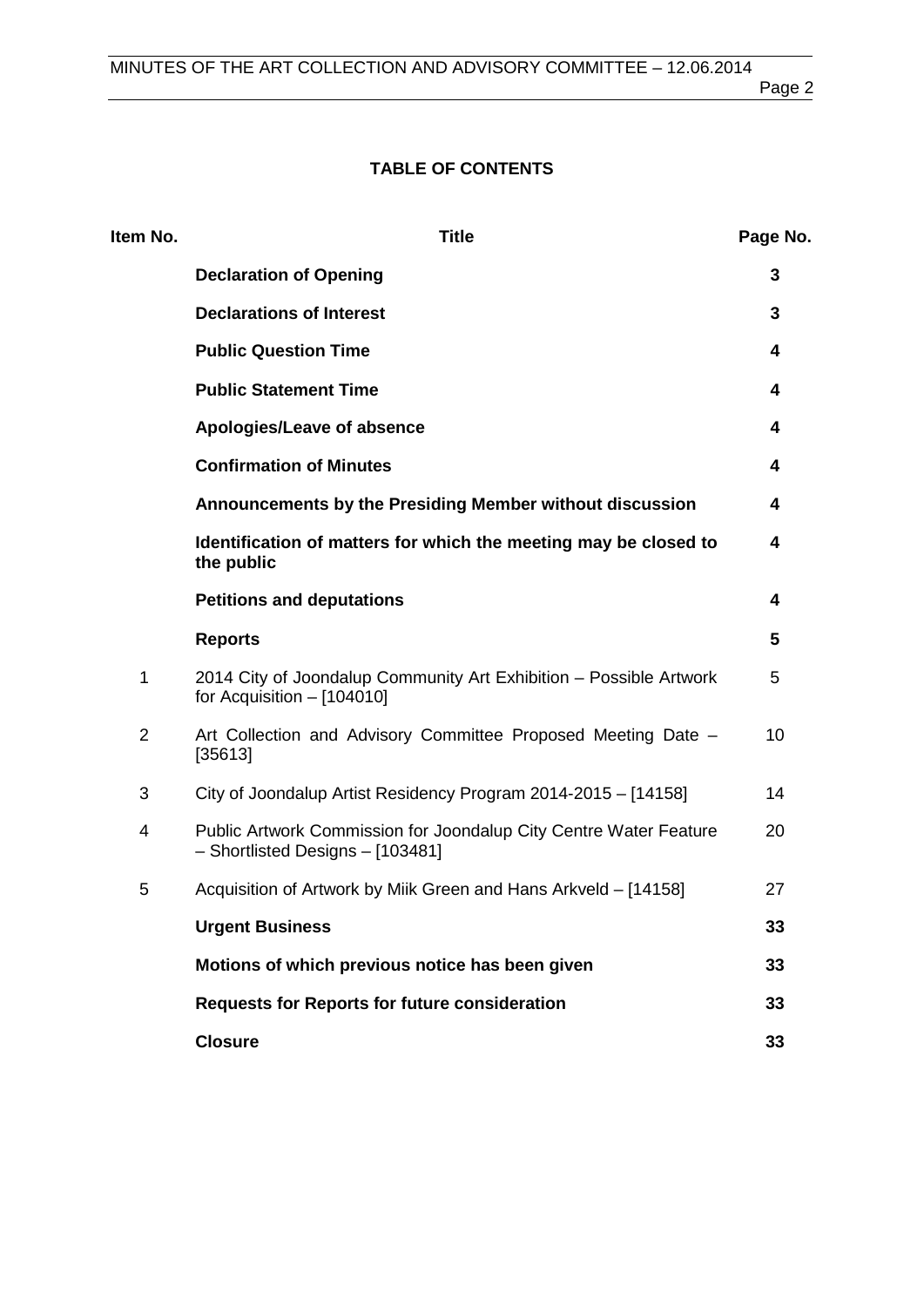# **CITY OF JOONDALUP**

#### **MINUTES OF THE ART COLLECTION AND ADVISORY COMMITTEE MEETING HELD IN CONFERENCE ROOM 1, JOONDALUP CIVIC CENTRE, BOAS AVENUE, JOONDALUP ON THURSDAY 12 JUNE 2014.**

#### **ATTENDANCE**

#### **Committee Members**

| <b>Presiding Member</b>            |
|------------------------------------|
|                                    |
|                                    |
| <b>Deputy Presiding Member</b>     |
|                                    |
|                                    |
| <b>Director Corporate Services</b> |
|                                    |

#### **Officers**

| Mr Mike Smith     | Manager Leisure and Cultural Services |                              |
|-------------------|---------------------------------------|------------------------------|
| Ms Gemma Ben-Ary  | Curator                               |                              |
| Ms Yvonne Doherty | <b>Visual Arts Officer</b>            | Absent from 7.53pm to 7.56pm |
| Mr John Byrne     | Governance Coordinator                |                              |
| Mrs Dawn Anderson | Governance Officer                    |                              |

There were no members of the public and no members of the press in attendance.

#### <span id="page-2-0"></span>**DECLARATION OF OPENING**

The Presiding Member declared the meeting open at 7.00pm.

#### <span id="page-2-1"></span>**DECLARATIONS OF INTEREST**

#### **Disclosures of interest affecting impartiality**

Elected Members (in accordance with Regulation 11 of the *Local Government [Rules of Conduct] Regulations 2007)* and employees (in accordance with the Code of Conduct) are required to declare any interest that may affect their impartiality in considering a matter. This declaration does not restrict any right to participate in or be present during the decision-making process. The Elected Member/employee is also encouraged to disclose the nature of the interest.

| <b>Name/Position</b>      | <b>Cr Sam Thomas.</b>                                          |
|---------------------------|----------------------------------------------------------------|
| <b>Item No./Subject</b>   | Item $1 - 2014$ City of Joondalup Community Art Exhibition $-$ |
|                           | Possible Artwork for Acquisition.                              |
| <b>Nature of interest</b> | Interest that may affect impartiality.                         |
| <b>Extent of Interest</b> | One of the artists is known to Cr Thomas.                      |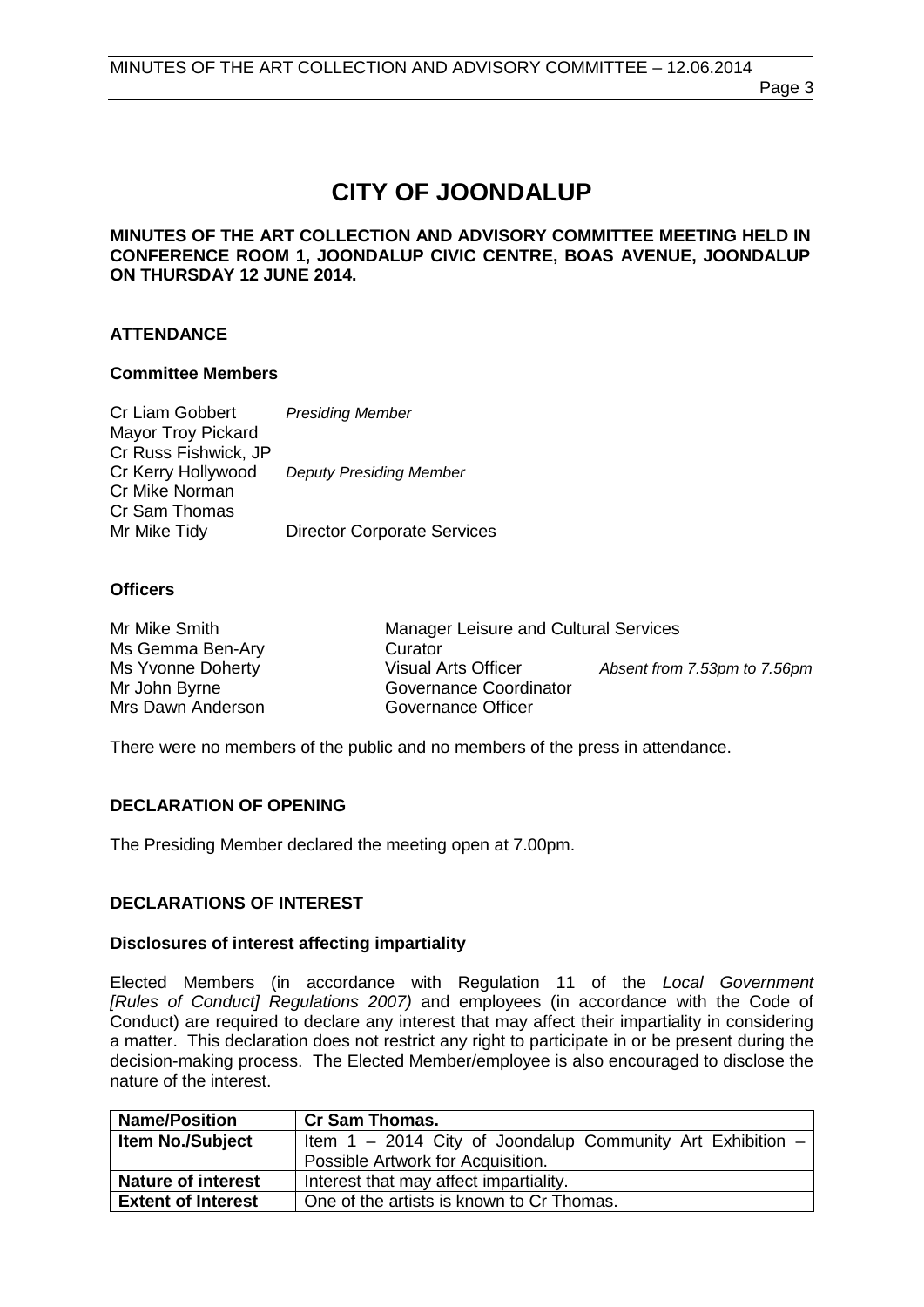Page 4

# <span id="page-3-0"></span>**PUBLIC QUESTION TIME**

Nil.

# <span id="page-3-1"></span>**PUBLIC STATEMENT TIME**

Nil.

## <span id="page-3-2"></span>**APOLOGIES/LEAVE OF ABSENCE**

#### **Apology:**

Cr John Chester.

#### **Leave of Absence Previously Approved:**

| <b>Cr Christine Hamilton-Prime</b> | 1 June to 20 June 2014 inclusive;         |
|------------------------------------|-------------------------------------------|
| Cr Russ Fishwick, JP               | 4 August to 23 September 2014 inclusive;  |
| Cr Philippa Taylor                 | 20 August to 12 September 2014 inclusive. |

#### <span id="page-3-3"></span>**CONFIRMATION OF MINUTES**

#### MINUTES OF THE ART COLLECTION AND ADVISORY COMMITTEE HELD MONDAY 10 FEBRUARY 2014

**MOVED Cr Fishwick, SECONDED Cr Norman that the minutes of the meeting of the Art Collection and Advisory Committee held on Monday 12 February 2014 be confirmed as a true and correct record.**

#### **The Motion was Put and CARRIED (7/0)**

**In favour of the Motion:** Cr Gobbert, Mayor Pickard, Crs Fishwick, Hollywood, Norman, Thomas and Mr Tidy.

## <span id="page-3-4"></span>**ANNOUNCEMENTS BY THE PRESIDING MEMBER WITHOUT DISCUSSION**

Nil.

#### <span id="page-3-5"></span>**IDENTIFICATION OF MATTERS FOR WHICH THE MEETING MAY BE CLOSED TO THE PUBLIC**

Nil.

## <span id="page-3-6"></span>**PETITIONS AND DEPUTATIONS**

Nil.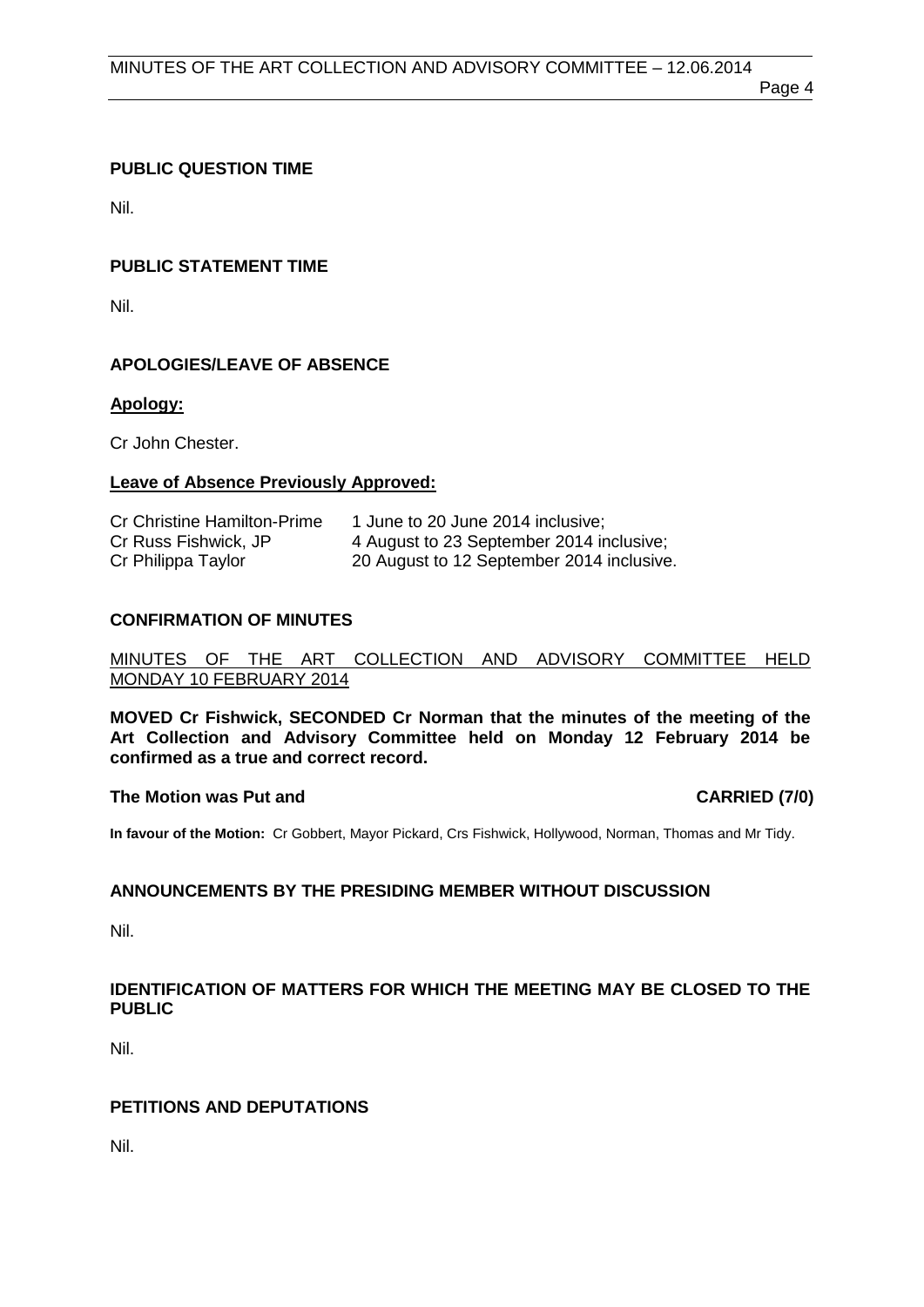#### <span id="page-4-0"></span>**REPORTS**

# <span id="page-4-1"></span>**ITEM 1 2014 CITY OF JOONDALUP COMMUNITY ART EXHIBILE ARTWORK ACQUISITION WARD** All **RESPONSIBLE** Mr Mike Tidy<br> **DIRECTOR** Corporate Se **Corporate Services FILE NUMBER** 104010, 101515 **ATTACHMENT** Nil. **AUTHORITY / DISCRETION** Executive - The substantial direction setting and oversight role of Council, such as adopting plans and reports, accepting tenders, directing operations, setting and

#### **PURPOSE**

For the Art Collection and Advisory Committee (ACAC) to consider the possible acquisition of artworks following the City's 2014 Community Art Exhibition (CAE).

amending budgets.

#### **EXECUTIVE SUMMARY**

The 2014 annual Community Art Exhibition will be hosted by the City of Joondalup within the "Great Space" of Lakeside Joondalup Shopping City.

The CAE is a non-acquisitive exhibition that is open to residents of the City of Joondalup, and those non-residents who are members of local visual arts associations. The CAE is not restricted to any medium, nor theme; however, the 2014 CAE includes revised conditions limiting the size (50 centimetres x 50 centimetres) and value (maximum of \$1,000) of each artwork. Artists may enter as many pieces as they desire after paying a minimal entry fee.

The CAE contains a number of award categories, with winners determined by an independent judging panel consisting of industry experts.

Traditionally the City does not acquire many pieces of art from the CAE, however if there are suitable pieces that would add to the City's art collection a recommendation will be made for possible purchase.

#### **BACKGROUND**

The City of Joondalup Community Art Exhibition is an annual exhibition open to all Joondalup residents and members of local visual arts associations. It offers non-acquisitive awards in a variety of categories, such as the Most Outstanding Artwork Award, five media-specific categories and a variety of themed awards with specific criteria.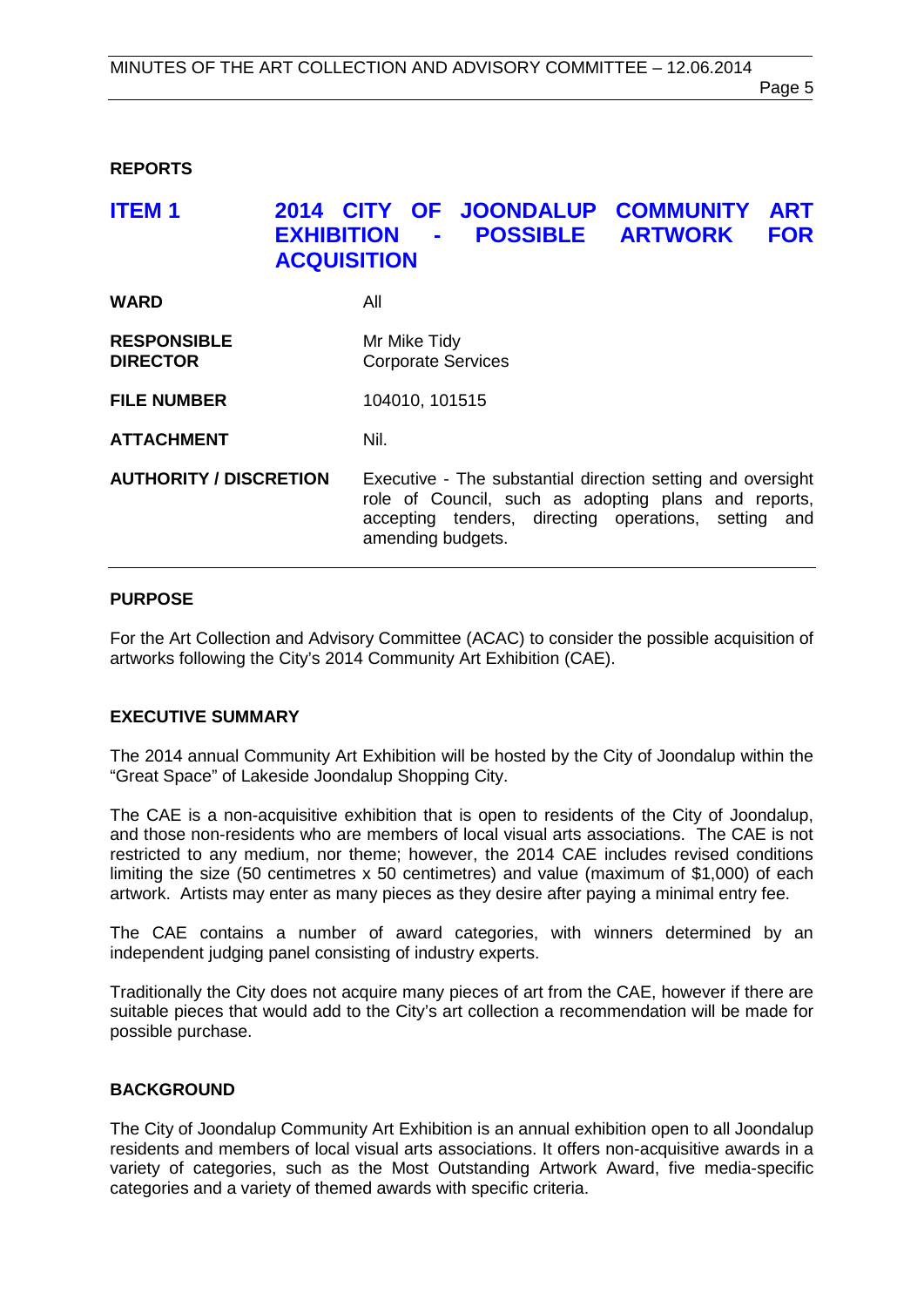The CAE is not restricted to any medium and is a key focus of the visual arts calendar at the City. The visual arts form an important part of the cultural and economic development of the Joondalup region.

For a small entry fee, local artists have the opportunity to gain exposure for their art, practice and participate in an annual community exhibition. The exhibition has an ongoing partnership with the Joondalup Community Art Association (JCAA).

#### **DETAILS**

The 2014 CAE is held in the 'Great Space' within Lakeside Joondalup Shopping City as it has been since its inception. The CAE does not have a theme, which allows all artists ample freedom to explore ideas and concerns of primary interest within their ongoing practice.

As part of the 2013 CAE, the following additional conditions were placed on entries:

- Two dimensional artwork to a size of 50 x 50 centimetres (including frame).
- Three dimensional artwork to a size of 50 centimetres high  $x$  50 centimetres wide  $x$ 50 centimetres deep.
- The maximum price of artworks to be \$1,000.

The award categories for the 2014 CAE are listed below:

- Most Outstanding Work \$1,500.
- Media categories (5 x \$1,000) \$5,000.
- Celebrating Joondalup Award \$500.
- Popular Choice Award \$500.
- Artist in Focus Award \$500 and exhibition.
- Student Award \$250 voucher.

In the event that there are many works worthy of merit, in addition to the above mentioned prizes the independent judging panel may award up to three discretionary Judges' Commendation Awards. These awards take the form of a certificate and do not include a cash prize.

The panel shortlists up to five works for consideration in each award and the winners are then chosen by consensus discussion. In the event a consensus cannot be reached, the artworks may be judged according to a scoring matrix.

The judging panel is required to provide a brief written statement about each of the award winning artworks and why they were chosen. These statements may be quoted when announcing the winners on the opening night and for media and promotional purposes.

#### **Project benefits**

The CAE provides the following benefits:

- An environment that is supportive of the visual arts within a local context.
- The opportunity for the City to engage with community members in a positive way and enhance public perception of the organisation.
- A contribution to the local economy by attracting non-residents to the area.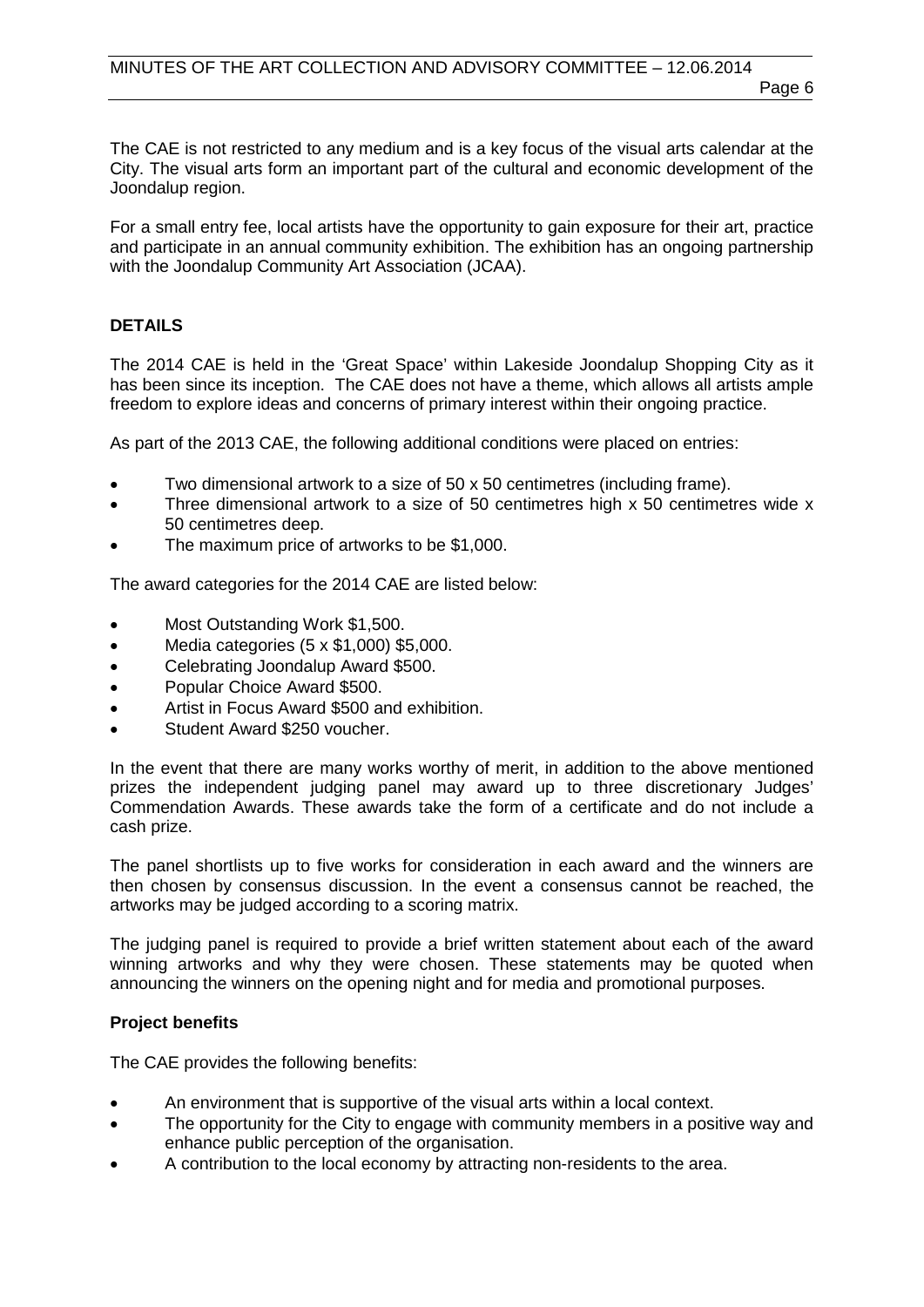#### Page 7

# **Issues and options considered**

There are three options open to the ACAC being:

- accept the recommendations for acquisitions
- accept part of the recommendations for acquisitions or
- not accept any recommendations for acquisitions.

# **Legislation / Strategic Community Plan / policy implications**

| Legislation                     | The ACAC and the Chief Executive Officer have been<br>granted delegated authority to purchase artworks<br>recommended up to an amount of \$15,000 and within<br>budget allocations. |  |
|---------------------------------|-------------------------------------------------------------------------------------------------------------------------------------------------------------------------------------|--|
| <b>Strategic Community Plan</b> |                                                                                                                                                                                     |  |
| <b>Key theme</b>                | Community Wellbeing.                                                                                                                                                                |  |
| <b>Objective</b>                | Cultural development.                                                                                                                                                               |  |
| <b>Strategic initiative</b>     | Invest in publicly accessible visual art that will<br>$\bullet$<br>present a culturally-enriched environment.<br>Promote local opportunities for arts development.<br>$\bullet$     |  |
| <b>Policy</b>                   | The City's Art and Memorabilia Collections Policy.                                                                                                                                  |  |

# **Risk management considerations**

The risks of adding artwork that is not aligned to the City's current art collection are as follows:

- The City's art collection is a specialised and curated collection. The integrity of the collection could be jeopardised by purchasing artworks on subjective criteria.
- The collection is building in value year on year and now represents a sizeable asset. Thus the overall value of the collection is of concern and this will deteriorate if not directed correctly or if 'weak' works enter the collection.

When the City's art collection was assessed in December 2007, the valuer's comments noted that the City has a significant contemporary art collection of excellent financial and cultural value. Overall, selections have been made in order to build a collection of high artistic and financial value.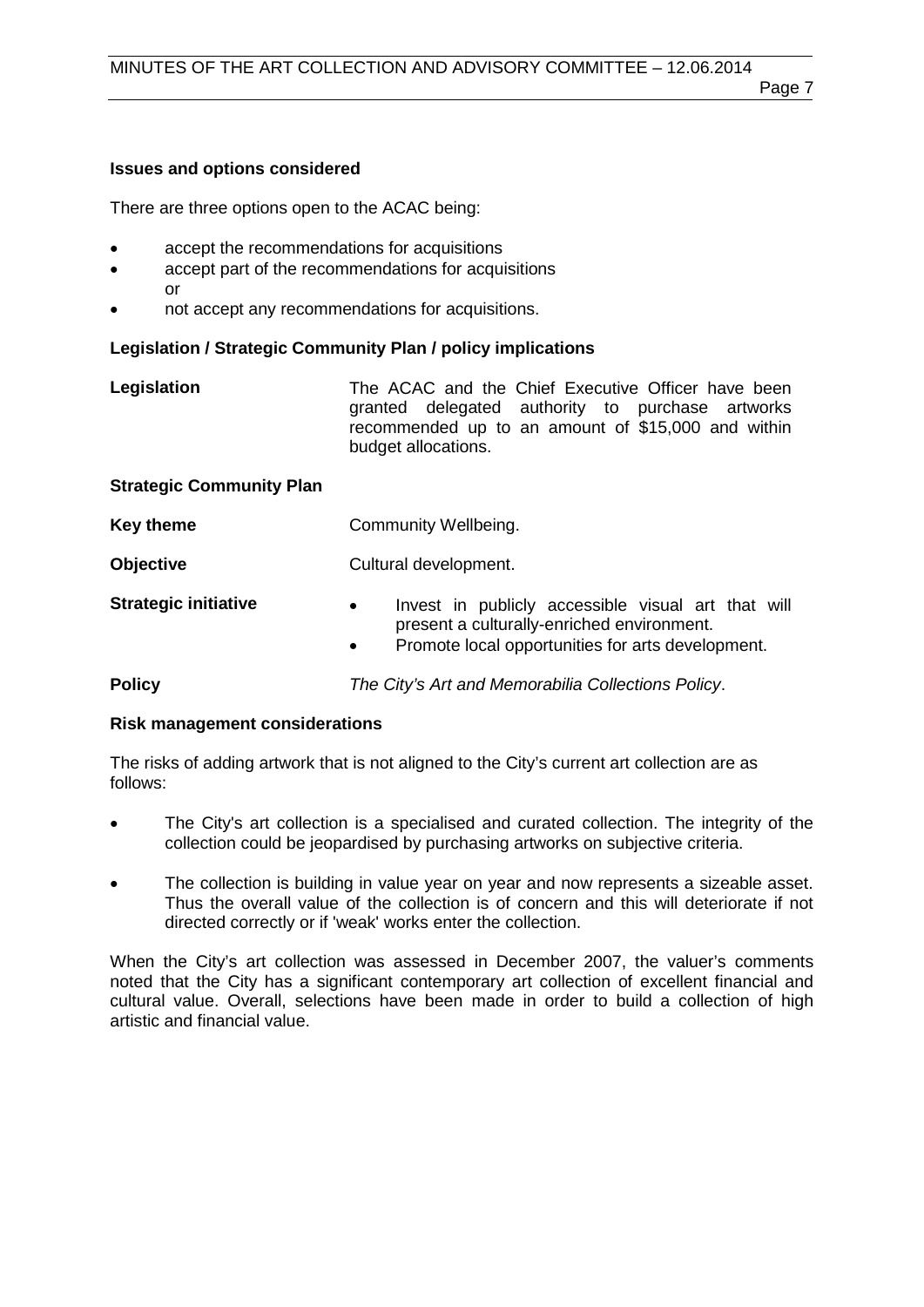Page 8

# **Financial / budget implications**

Current financial year impact

| Account no.               | 1 442 C1021 6232 000.                                                                    |  |  |
|---------------------------|------------------------------------------------------------------------------------------|--|--|
| <b>Budget Item</b>        | C1021 Purchase of ArtworkM167.                                                           |  |  |
| <b>Budget amount</b>      | \$15,000.                                                                                |  |  |
| Amount spent to date      | \$5,829.                                                                                 |  |  |
| <b>Proposed cost</b>      | Unknown.                                                                                 |  |  |
| <b>Balance</b>            | \$9,171.                                                                                 |  |  |
| <b>Annual maintenance</b> | The City has an annual allocation of \$1,000 per year to<br>maintain its art collection. |  |  |

All amounts quoted in this report are exclusive of GST.

#### **Regional significance**

The creation of a high standard of professional art creates a cultural asset for the entire northern region. It promotes the City of Joondalup as an instigator of supporting development in local arts and culturally invigorates the City through engaging the local community.

#### **Sustainability implications**

Visual art provides physical and educational enhancement of a locality and provides a catalyst for public discussion about current social, economic and environmental issues. Through creating more regular points of interest and interaction with visual arts the local community could possibly enjoy visual art all the year round. This would enhance the relevance of the City's cultural identity for the local community and would increase the value of the City's cultural resources.

#### **Consultation**

Not applicable.

#### **COMMENT**

A presentation will be made to the committee recommending those items of artwork featuring as part of the City's 2014 CAE for possible purchase by the City.

#### **VOTING REQUIREMENTS**

Simple Majority.

**MOVED Cr Hollywood, SECONDED Mayor Pickard that the Art Collection and Advisory Committee gives CONSIDERATION to acquiring the recommended pieces of artwork displayed as part of the City of Joondalup's Community Art Exhibition.**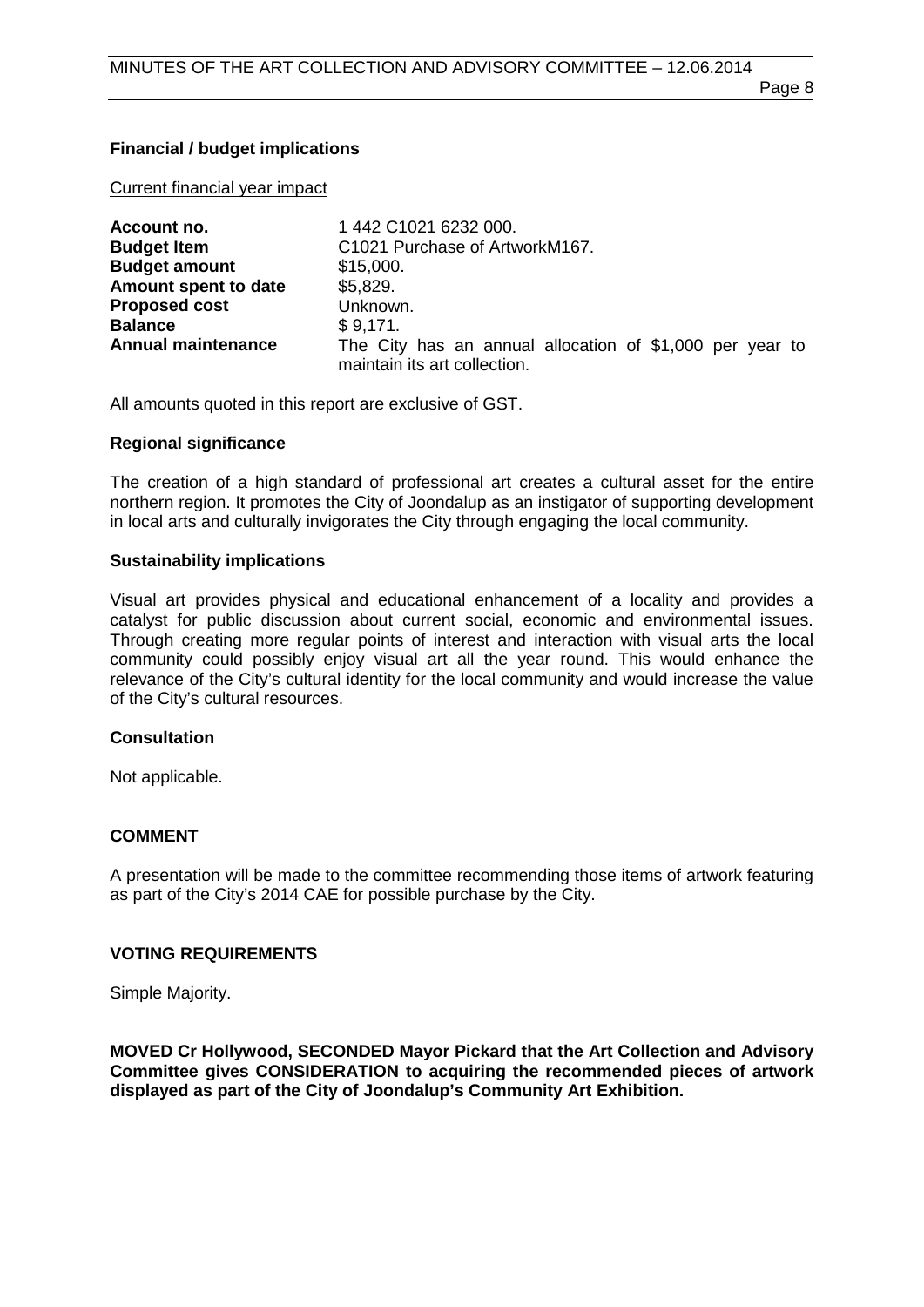#### **AMENDMENT MOVED Cr Fishwick, SECONDED Mayor Pickard that the words "gives CONSIDERATION to acquiring the recommended" be SUBSTITUTED with the words "DOES NOT ACQUIRE any".**

#### **The Amendment was Put and CARRIED (7/0) CARRIED (7/0)**

**In favour of the Amendment:** Cr Gobbert, Mayor Pickard, Crs Fishwick, Hollywood, Norman, Thomas and Mr Tidy.

#### **The Original Motion as amended, being:**

**That the Art Collection and Advisory Committee DOES NOT ACQUIRE any pieces of artwork displayed as part of the City of Joondalup's 2014 Community Art Exhibition.**

<span id="page-8-0"></span>**In favour of the Motion:** Cr Gobbert, Mayor Pickard, Crs Fishwick, Hollywood, Norman, Thomas and Mr Tidy.

#### **was Put and CARRIED (7/0)**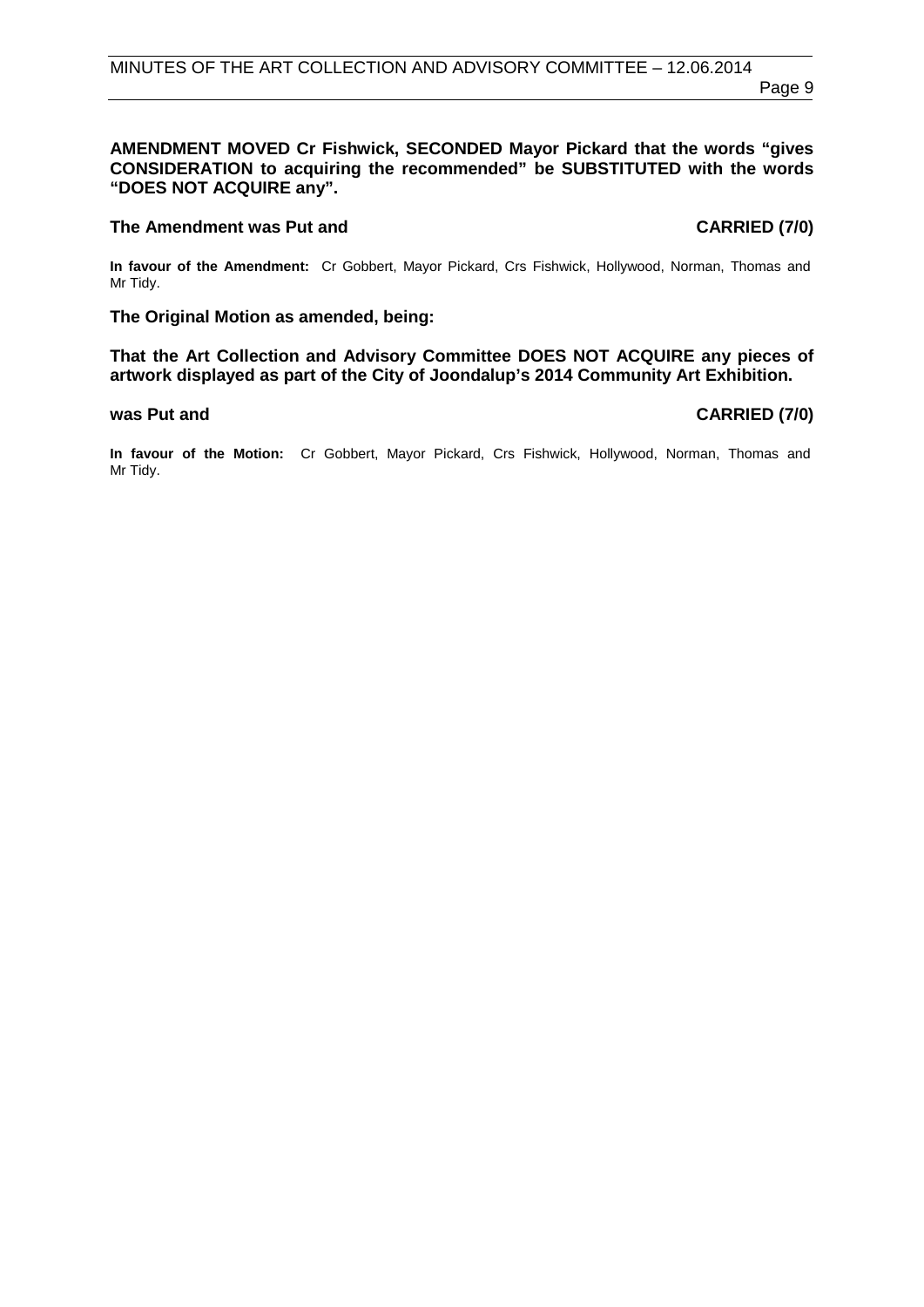# **ITEM 2 ART COLLECTION AND ADVISORY COMMITTEE PROPOSED MEETING DATE**

| <b>WARD</b>                           | All                                                                                                                                                                                              |  |
|---------------------------------------|--------------------------------------------------------------------------------------------------------------------------------------------------------------------------------------------------|--|
| <b>RESPONSIBLE</b><br><b>DIRECTOR</b> | Mr Mike Tidy<br><b>Corporate Services</b>                                                                                                                                                        |  |
| <b>FILE NUMBER</b>                    | 35613, 103478                                                                                                                                                                                    |  |
| <b>ATTACHMENT</b>                     | Nil.                                                                                                                                                                                             |  |
| <b>AUTHORITY / DISCRETION</b>         | Executive - The substantial direction setting and oversight<br>role of Council, such as adopting plans and reports,<br>accepting tenders, directing operations, setting and<br>amending budgets. |  |

#### **PURPOSE**

For the Art Collection and Advisory Committee (ACAC) to note the changes to the key dates for the 2014 Community Invitation Art Award (CIAA) to be held at Lakeside Joondalup Shopping City and to subsequently amend the next meeting date of the Committee.

#### **EXECUTIVE SUMMARY**

At its meeting held on 17 February 2014 (CJ029-02/14 refers), Council agreed to stage the CIAA at the Lakeside Joondalup Shopping City. The City booked the Great Space between 19 October and 15 November, however, Lakeside Joondalup Shopping City recently contacted the City advising these dates are no longer available due to proposed events scheduled for the Lakeside grand re-opening.

This report outlines suggested changes to the exhibition dates, given that there are no alternative venues. These have implications on dates for the exhibition program, judging and VIP function.

*It is therefore recommended that the Art Collection and Advisory Committee:*

- *1 NOTES that the Community Invitation Art Award will be held at Lakeside Joondalup Shopping City from 19 to 31 October 2014.*
- *2 ADOPTS the meeting date and time for the Art Collection and Advisory Committee to be held in Conference Room 1, Joondalup Civic Centre, Boas Avenue, Joondalup on Thursday 16 October 2014 commencing at 7.00pm.*

#### **BACKGROUND**

The City of Joondalup CIAA is a professional contemporary visual art award held annually by the City of Joondalup.

The 2014 CIAA will feature the work of up to fifteen shortlisted artists each invited to submit three artworks as individual works or as part of a series.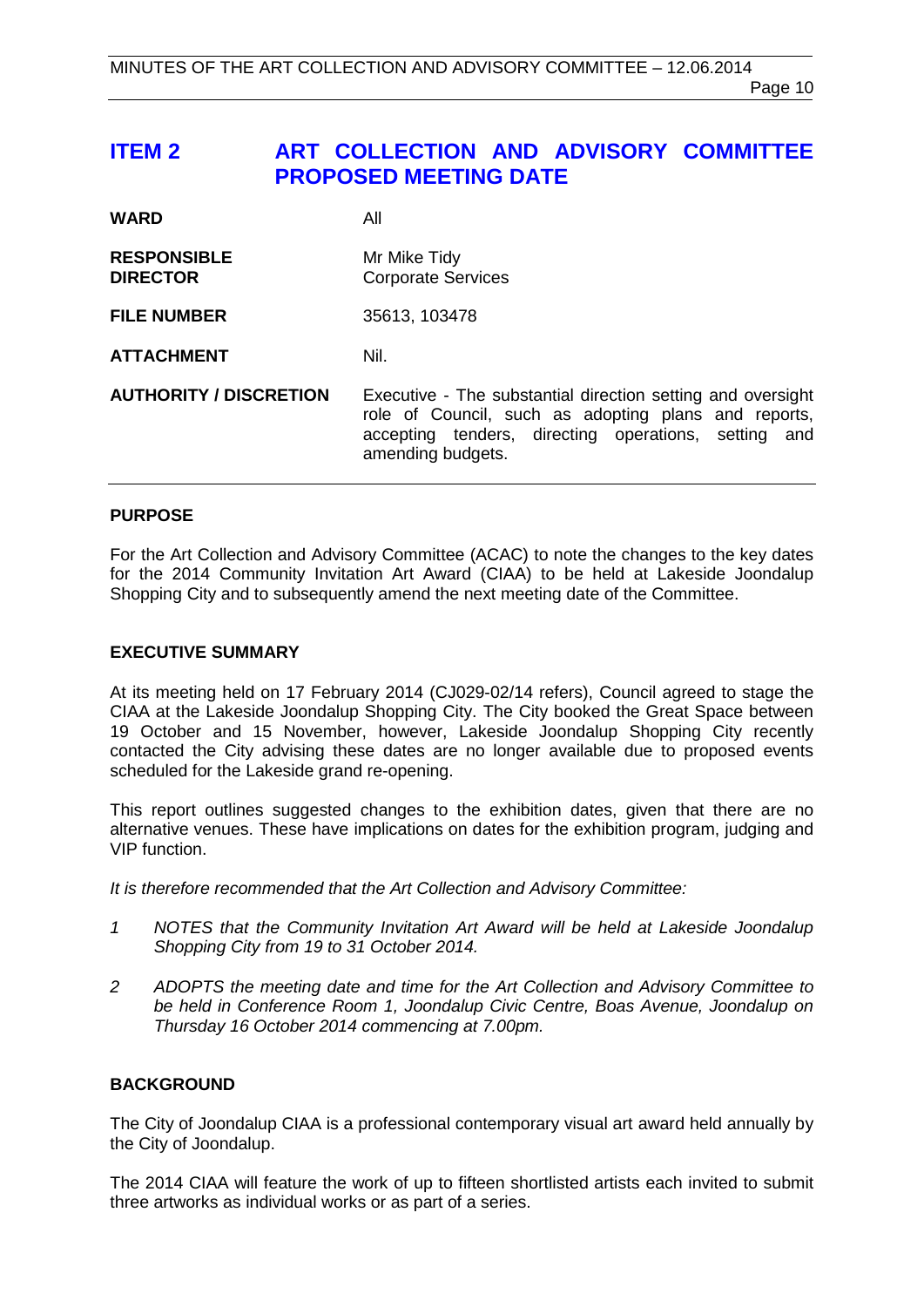The CIAA is open to Western Australian artists and is acknowledged by the visual arts sector as one of the top contemporary visual art prizes for professional artists.

Shortlisted artists must be resident in the City of Joondalup or members of the Joondalup Community Arts Association (JCAA).

The prize pool is equal to the value of \$15,000 in five categories:

- Overall Acquisitive Award \$7,000.
- Celebrating Joondalup \$2,000.
- Award for Excellence \$2,000.
- Overall Runner Up Award \$2,000.
- People's Choice award \$2,000.

One artist will be commissioned to develop an artwork for the City of Joondalup Inside-Out Billboard for display from March 2015.

The CIAA aims to:

- promote the City of Joondalup to a wider cultural audience across Western Australia
- to promote the character and identity of the Joondalup region
- provide quality contemporary art to the Joondalup audience
- recognise prominent Western Australian artists
- acquire new artworks for the City of Joondalup Art Collection.

The project has enjoyed an ongoing partnership with the JCAA in the development and delivery of the exhibition.

#### **DETAILS**

Lakeside Joondalup Shopping City recently contacted the City advising the dates previously agreed to as 19 October to 15 November 2014, were no longer available due to proposed events scheduled for the Lakeside grand re-opening.

Given there are no alternative venues available new dates need to be approved for the CIAA to go ahead.

Following discussions with representatives of Lakeside the options suggested are as follows:

- To commence exhibition installation a week earlier on 12 October 2014 (previously 19 October 2014).
- The exhibition to run for a shorter period from 19 to 31 October 2014 (previously 15 November 2014).
- Judging to occur one week earlier on Wednesday 15 October 2014 (previously 22 October 2014).
- The tour by ACAC organized as a private viewing and to consider any proposed acquisitions to take place on Thursday 16 October 2014 (this ensures the City has first right on any acquisitions before CIAA is open to the public). This will be followed by a formal meeting of the ACAC to determine any reports, including any possible acquisitions from the CIAA.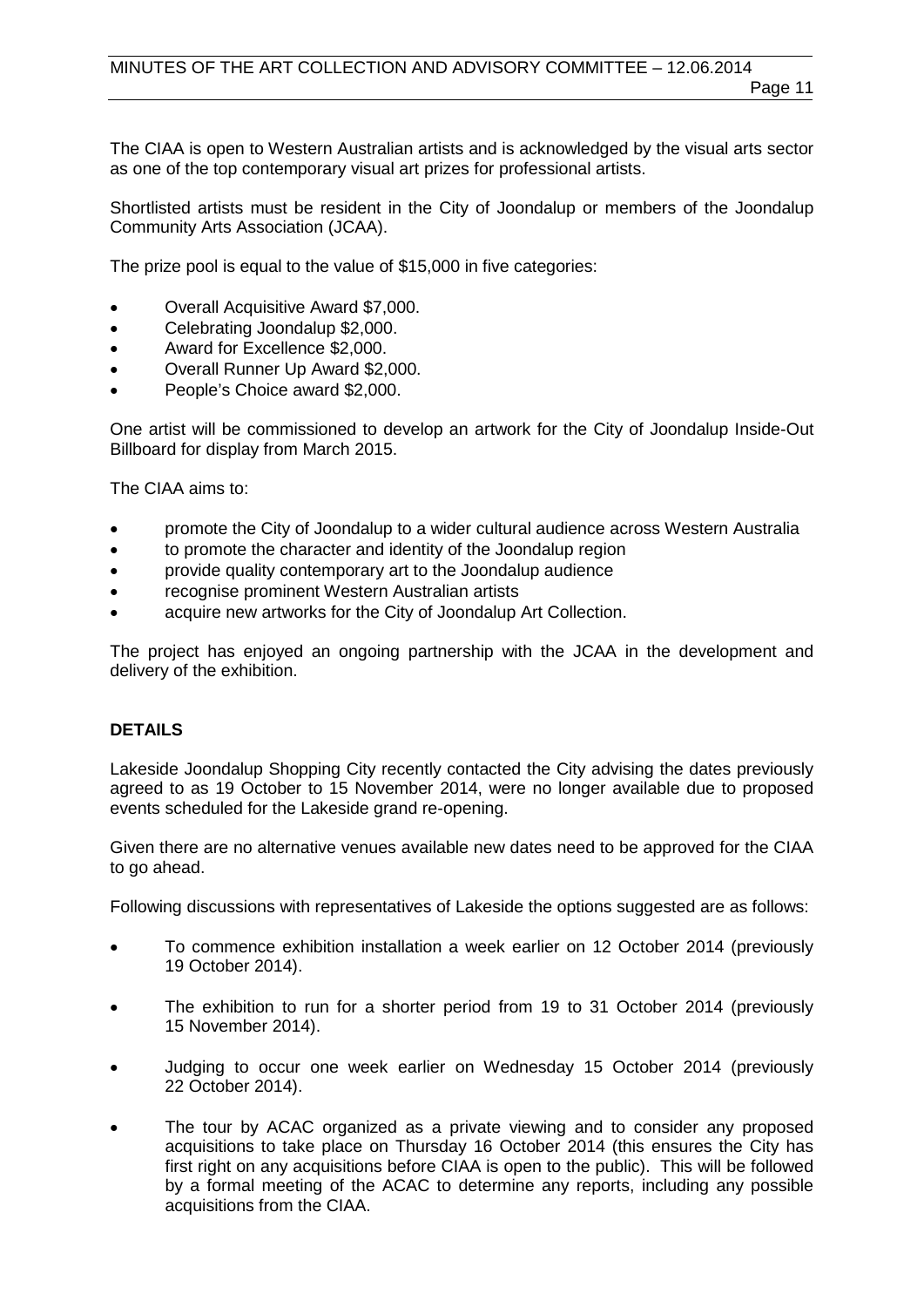The CIAA is traditionally opened with a civic function on the Saturday immediately prior to the commencement of the exhibition. In liaison with the Mayor as host of civic functions, it has been determined that it will be held on Saturday 18 October 2014.

#### **Legislation / Strategic Community Plan / policy implications**

| Legislation                     | Not applicable.       |
|---------------------------------|-----------------------|
| <b>Strategic Community Plan</b> |                       |
| <b>Key theme</b>                | Community Wellbeing.  |
| <b>Objective</b>                | Cultural development. |
| <b>Strategic initiative</b>     | Not applicable.       |
| <b>Policy</b>                   | Not applicable.       |

#### **Risk management considerations**

Not applicable.

#### **Financial / budget implications**

Not applicable.

#### **Regional significance**

Not applicable.

#### **Sustainability implications**

Not applicable.

#### **Consultation**

Not applicable.

#### **COMMENT**

As a result of the need to alter the CIAA exhibition dates, the ACAC need to give consideration to its next meeting date. It is proposed that it be held on 16 October 2014 commencing at 7.00pm, in Conference Room 1.

#### **VOTING REQUIREMENTS**

Simple Majority.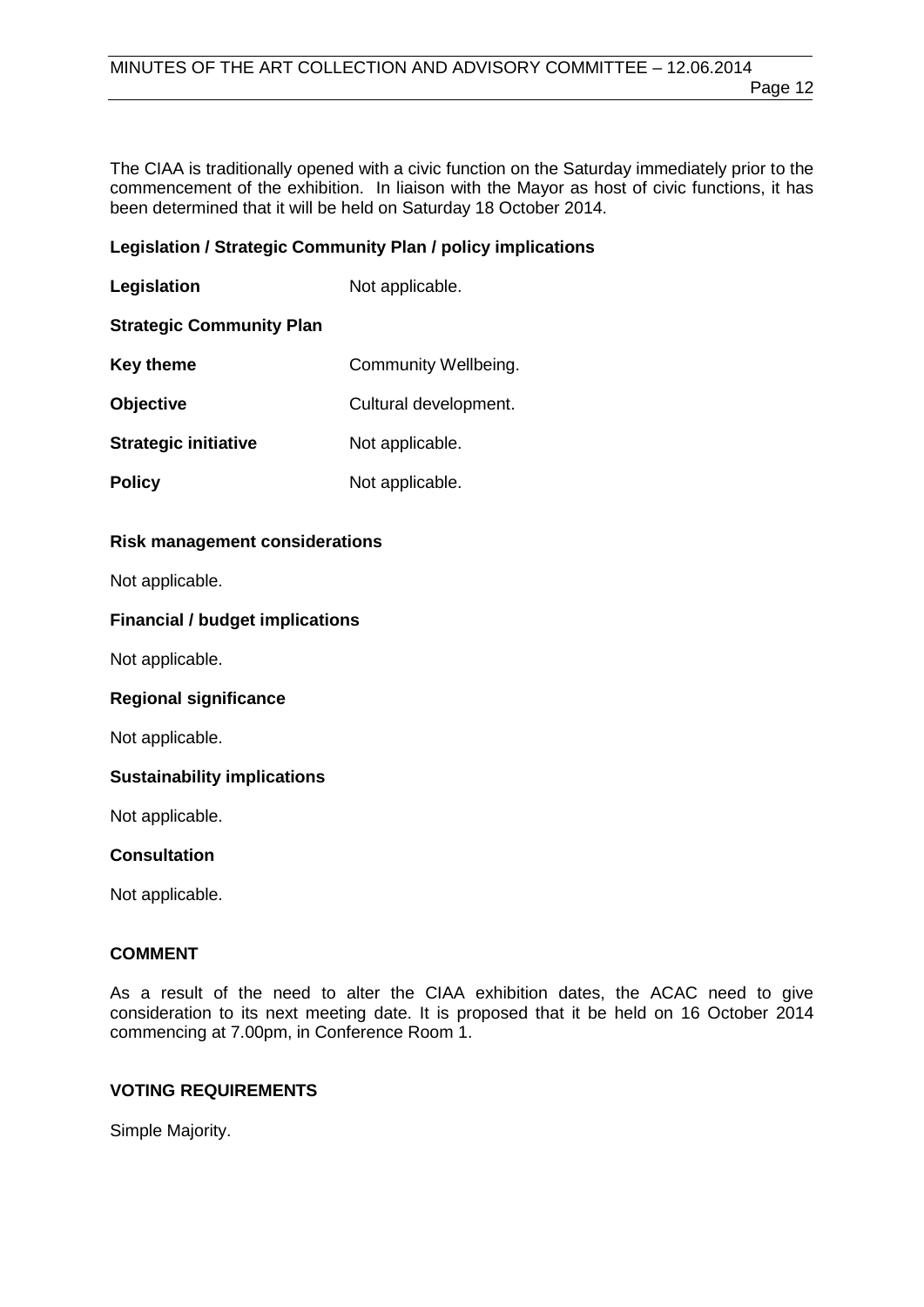**MOVED Cr Fishwick, SECONDED Cr Hollywood that the Art Collection and Advisory Committee:**

- **1 NOTES that the Community Invitation Art Award will be held at Lakeside Joondalup Shopping City from 19 to 31 October 2014;**
- **2 ADOPTS the meeting date and time for the Art Collection and Advisory Committee to be held in Conference Room 1, Joondalup Civic Centre, Boas Avenue, Joondalup on Thursday 16 October 2014 commencing at 7.00pm.**

#### The Motion was Put and **CARRIED** (7/0)

**In favour of the Motion:** Cr Gobbert, Mayor Pickard, Crs Fishwick, Hollywood, Norman, Thomas and Mr Tidy.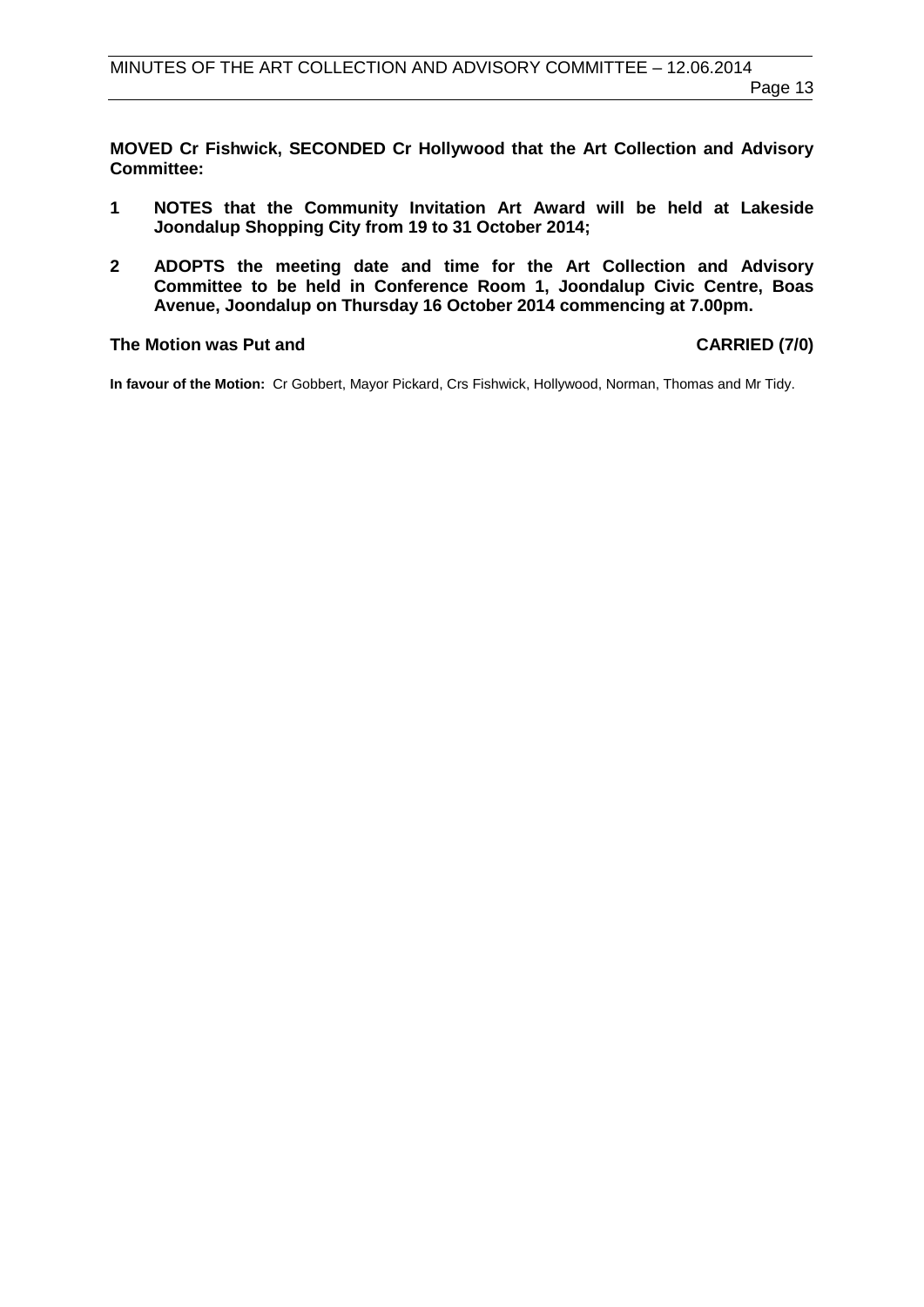# <span id="page-13-0"></span>**ITEM 3 CITY OF JOONDALUP ARTIST RESIDENCY PROGRAM 2014-2015**

| <b>WARD</b>                           | All                                                                                                                                                                                              |                                                     |                    |
|---------------------------------------|--------------------------------------------------------------------------------------------------------------------------------------------------------------------------------------------------|-----------------------------------------------------|--------------------|
| <b>RESPONSIBLE</b><br><b>DIRECTOR</b> | Mr Mike Tidy<br><b>Corporate Services</b>                                                                                                                                                        |                                                     |                    |
| <b>FILE NUMBER</b>                    | 14158, 101515                                                                                                                                                                                    |                                                     |                    |
| <b>ATTACHMENT</b>                     | Attachment 1<br>Attachment 2                                                                                                                                                                     | Artists reviewed<br>Shortlisted<br>artist<br>images | biographies<br>and |
| <b>AUTHORITY / DISCRETION</b>         | Executive - The substantial direction setting and oversight<br>role of Council, such as adopting plans and reports,<br>accepting tenders, directing operations, setting and<br>amending budgets. |                                                     |                    |

#### **PURPOSE**

For Council to select an artist to undertake a residency in the City of Joondalup and produce an artwork for the City's Art Collection.

#### **EXECUTIVE SUMMARY**

In February 2013, Council agreed to invite an artist from outside of Western Australia to undertake a residency in the City of Joondalup to produce an artwork that documents and captures the iconic landmarks and people that represent the City of Joondalup.

Thirty professional international artists and 13 Australian artists have been reviewed for consideration (by research rather than expression of interest) and from this list three artists have been shortlisted.

These artists are of a high professional standing and have indicated that they are available to complete the residency within the allocated budget and time frame.

Henrietta Stuart from the UK is the preferred artist because she is keen to explore the coast and the landscape near Joondalup and create new landscape paintings that explore her interest in painting light and the effects of weather.

*It is therefore recommended that subject to an amount of \$30,000 being included in the 2014-15 Budget, Council APPROVES artist Henrietta Stuart from London, UK to complete the City of Joondalup arts residency, to liaise with the community and develop artwork that documents the landmarks and people who represent the City, with a contract value not to exceed \$30,000.*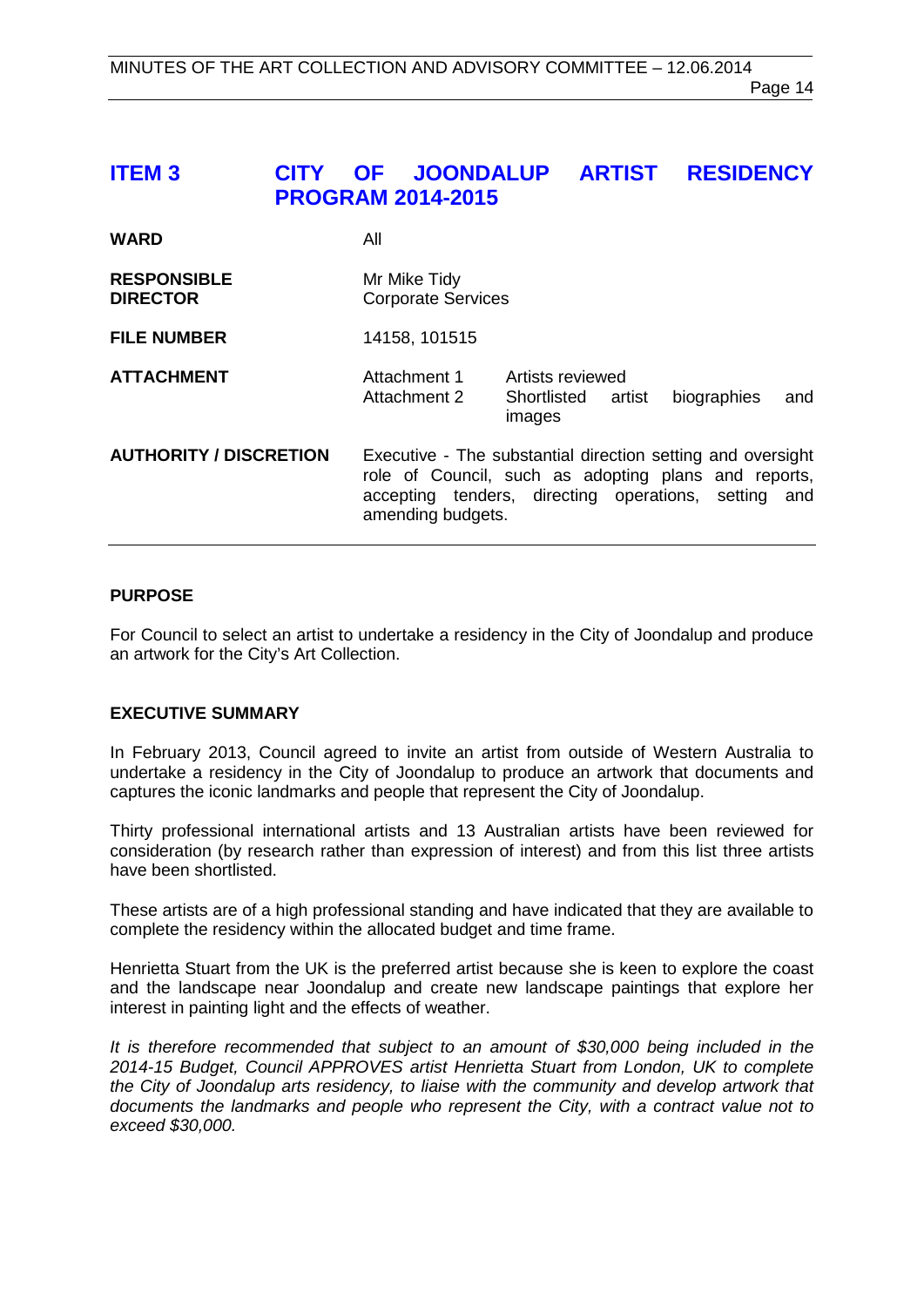#### **BACKGROUND**

At its meeting held on 19 February 2013 (CJ021-02/13 refers), Council resolved as follows:

- *1 ENDORSES the completion of the artwork commission to the value of \$30,000;*
- *2 AGREES to invite an international or national artist to undertake arts residency in the City of Joondalup, developing an artwork commission that documents and captures the iconic landmarks and people who represent the City of Joondalup;*
- *3 NOTES the arts residency detailed in Part 2 above will be completed by 2014-15.*

At its meeting held on 10 February 2014, the Art Collection and Advisory Committee (ACAC) resolved as follows in part:

*That the item relating to International Artist Residency be REFERRED BACK to the Chief Executive Officer for further investigation, with a view to including a number of Australian artists and increasing the number of shortlisted applicants for consideration by the Art Collection and Advisory Committee.*

Since the February 2014 meeting of the ACAC, a further 13 artists from Australia have been evaluated, taking the total artists reviewed from 30 to 43.

#### **DETAILS**

Residencies are an effective way of contracting an artist to create an original artwork for a particular purpose and also to liaise with a community, bringing about discussion of shared values and allowing the host to reveal a place from a new perspective.

Residencies also offer artists the opportunity to develop their practise and access a new audience, with the support of a hosting community who can assist in providing access and an opportunity to research the history and landmarks of the place. A successful residency is an exchange and should be of mutual benefit to both artist and host.

#### **Issues and options considered**

The values, objectives and themes of the City's Art Collection and in particular styles and genres of art that would contribute in the long term to the Art Collection were examined. The objectives, timeframe and budget of the residency were defined. A phase of research was conducted utilising industry networks to compile a list of national and international artists who might be suitable for a residency in Joondalup. Arts organisations, galleries and artists were contacted in America, the United Kingdom, Brazil, Australia and Europe. Consideration was given to artists working with environmental concerns, communities, communality engagement, and in traditional art-forms such as painting, drawing, sculpture, mural art and public art.

Forty-three professional artists from eleven countries, including Australia were reviewed (Attachment 1 refers) for the residency by a process of research and peer recommendation rather than a process of expression of interest. During this process, the following selection criteria were applied:

• Artists' professional standing (only professional artists were considered).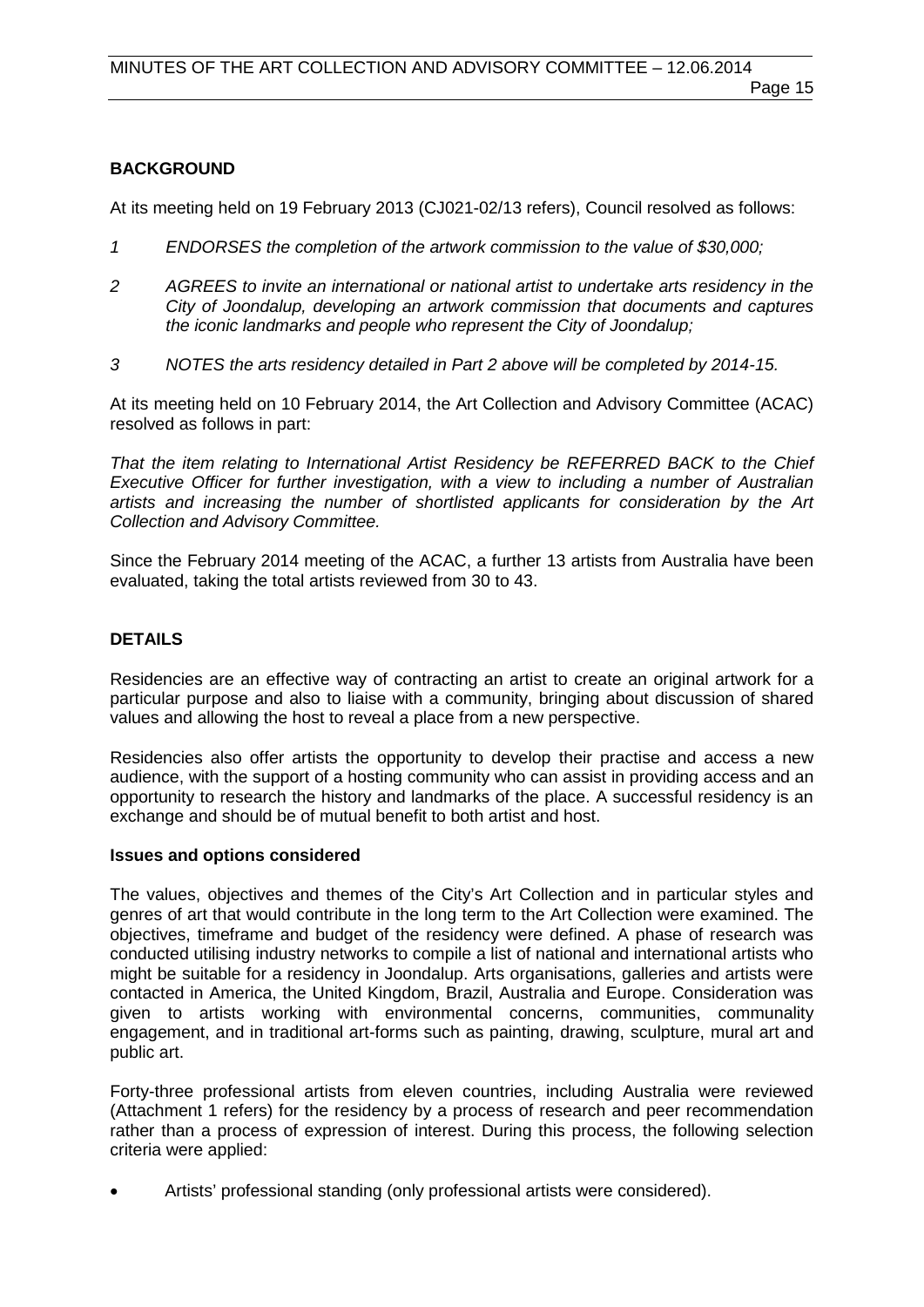- Level of engagement the artist was likely to have with Joondalup engagement with place, people, culture, history.
- Value of the artist's work in relation to the City of Joondalup Art Collection and long term investment potential.
- Links between the artist's practice and the City's existing art collection (including the capacity of the City to appropriately house, display, conserve and manage the artist's work).
- Availability of the artist to complete the residency within the 2014-2015 financial year.

Three artists were subsequently selected (Attachment 2 refers) as most suited to this residency, and contacted to assess their level of interest. Each artist has indicated they are available and interested.

The three shortlisted artists have indicated they would invest in a significant level of engagement with the City of Joondalup as part of the residency and in the creation of an artwork if successful.

#### Option one: Joan Linder, New York, USA

Joan Linder is a highly skilled, illustration-based fine artist, living and practising in New York, USA, and currently employed as an associate professor at Buffalo University, New York. She achieved her Master of Fine Art from Columbia University, New York in 1996. Joan Linder works in the traditional medium of quill-pen and ink, partly as a reaction against mass produced, electronic imagery that is so prevalent in modern life, and partly to allow viewers to experience and understand the value of mark-making and the evidence of the artist's hand within an artwork. Her drawings are ambitious in scale and varied in subject matter. In previous commissions she has created large botanical illustrations for New York subway stations. In another project she drew the contents of her kitchen sink every day over the course of a year as a study of domestic life. She is a dedicated and energetic artist, with a rigorous approach to the craft of drawing. She is very interested in exploring the potential for new developments in her artistic practice, inspired by the urban and natural environments in Joondalup.

More information about Joan Linder and examples of her work is provided in Attachment 2.

#### Option two: Henrietta Stuart, London, UK

Henrietta Stuart is a contemporary landscape artist based in London, UK, represented by the Box Gallery, London, who has received several awards in Britain since completing her education with Honours from Newcastle University. Her work is strongly influenced by impressionist painters, in particular by Turner. Her primary concern is to paint light and the effects of weather in a highly abstracted and emotive way, gathering her inspiration on walks throughout the South-West of England, South of France and various parts of Europe. Her work is luminous; she achieves this effect by layering the paint thinly and repetitively. She has visited Western Australia in the past and is impressed by the quality of light in Perth, and is keen to explore the coast and the landscape near Joondalup and create new paintings based on the landscape here.

More information about Henrietta Stuart and examples of her work is provided in Attachment 2.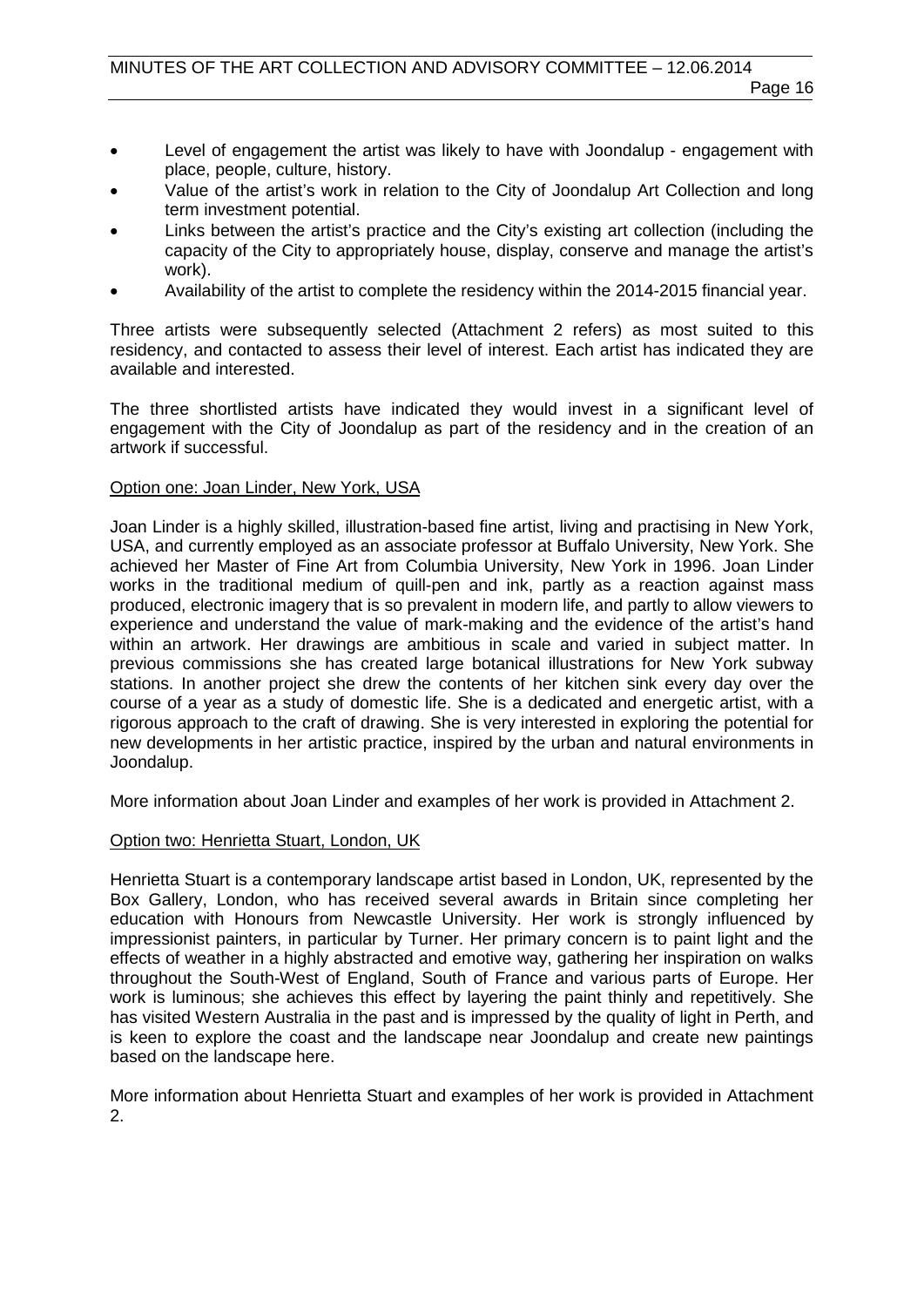#### Option three: Robbie Karmel, Sydney, Australia

Robbie Karmel is based in Sydney and works in the field of drawing, installation, video work, sculpture and printmaking, and is interested in the act of mark-making through these media. He also writes and blogs about his projects and is interested in participatory artworks that involve audience members and the ideas in the field of 'haptics' - observing from an artistic viewpoint the different ways that humans physically interact and touch one another in day-today life. He has held several solo exhibitions in Canberra and Melbourne and been involved in numerous group exhibitions, completed a residency at Megalo Print Studios under the Emerging Artist Support Scheme, won First Prize at the *M16 Drawing Prize*, and was selected as a finalist in the National Portrait Gallery's *National Youth Self Portrait Prize*. He is currently completing his Masters of Fine Art by Research at the College of Fine Art, Sydney. In 2012, Karmel spent four months in Perth to undertake a residency at the Perth Institute of Contemporary Arts (PICA).

More information about Robbie Karmel and examples of his work is provided in Attachment 2.

#### **Legislation / Strategic Community Plan / policy implications**

| Legislation                     | Not applicable.                                                                                  |
|---------------------------------|--------------------------------------------------------------------------------------------------|
| <b>Strategic Community Plan</b> |                                                                                                  |
| <b>Key theme</b>                | Community Wellbeing.                                                                             |
| <b>Objective</b>                | Cultural development.                                                                            |
| <b>Strategic initiative</b>     | Invest in publicly accessible visual art that will present a<br>culturally-enriched environment. |
| <b>Policy</b>                   | Visual Arts Policy.                                                                              |

#### **Risk management considerations**

Not applicable.

#### **Financial / budget implications**

At its meeting held on 19 February 2013 (CJ021-02/13 refers), Council endorsed the artist in residency program to the value of \$30,000. This amount will need to be considered as part of the 2014-15 Budget deliberations. Subject to funding being approved, the City will invite an international or national artist to undertake an arts residency in the City of Joondalup, developing an artwork commission that documents and captures the iconic landmarks and people who represent the City of Joondalup.

The artwork commission fee paid to the artist would be in the region of \$15,000 with a further \$15,000 used to cover costs of hosting the artist such as travel, accommodation and daily allowance.

There are no budget implications for the current 2013-14 financial year.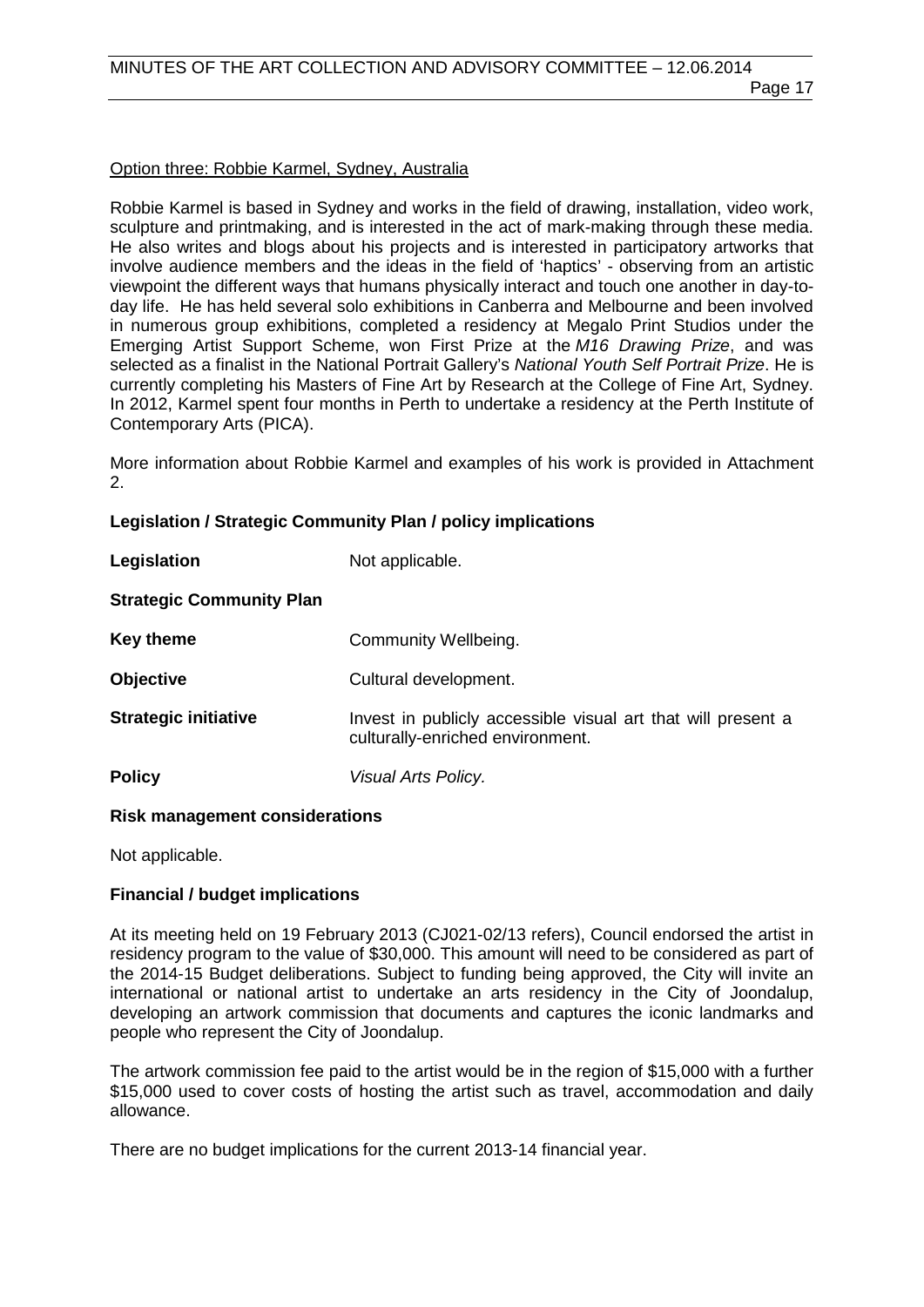#### **Regional significance**

The City's Art Collection, including its public art, archives and memorabilia, plays an important part in shaping and developing a sense of community.

The ongoing provision of an accessible and high calibre Art Collection is integral to the cultural development and vibrancy of the City of Joondalup region and to best practice standards for the development of the visual arts in Local Government

#### **Sustainability implications**

#### **Environmental**

Art strengthens the public realm by creating points of interest, animating spaces and providing beauty, character and colour to places.

#### Social

Art provides a catalyst for public discussion about current social, economic and environmental issues.

#### Economic

Art is a driver for cultural tourism.

#### **Consultation**

Not applicable.

#### **COMMENT**

The three shortlisted artists represent high quality contemporary artists whose work would represent a culturally valuable asset for the City and whose practise will be of interest to the local community.

Henrietta Stuart from the UK is the preferred artist because she will explore the coast and the landscape near Joondalup and create new landscape paintings that explore her interest in painting light and the effects of weather. If selected, the artist will spend time exploring the Joondalup area (in particular flora, bushland and coastal areas) and produce works (including sketches and paintings) influenced by this. As part of the residency, the artist will develop an artwork commission that documents and captures the iconic landmarks and people who represent the City of Joondalup.

While in Joondalup, the artist will also be afforded opportunities to engage with community groups and collaborate with local artists and visual arts groups. Once the artist is appointed, a more specific timetable will be determined that may facilitate further opportunities such as judging the Community Art Exhibition or Community Invitation Art Award; mounting an exhibition of work at the blend(er) Gallery.

#### **VOTING REQUIREMENTS**

Simple Majority.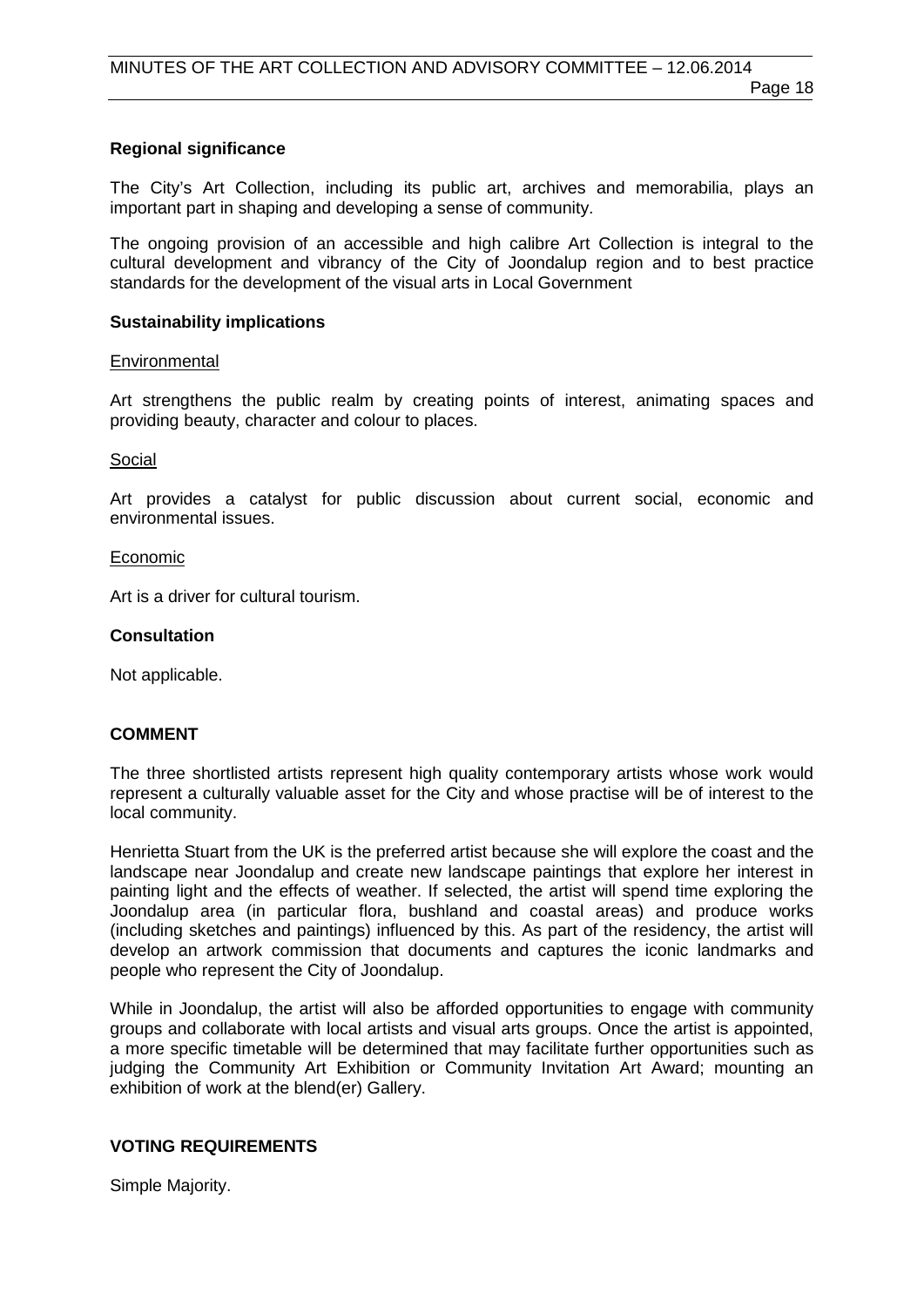#### **OFFICER'S RECOMMENDATION**

That subject to an amount of \$30,000 being included in the 2014-15 budget, the Council APPROVES artist Henrietta Stuart from London, UK to complete the City of Joondalup arts residency, to liaise with the community and develop artwork that documents the landmarks and people who represent the city, with a contract value not to exceed \$30,000.

#### **PROCEDURAL MOTION – THAT THE ITEM BE REFERRED BACK TO THE CEO**

**MOVED Cr Thomas, SECONDED Cr Fishwick that the item relating to the City of Joondalup Artist Residency Program 2014-2015 be REFERRED BACK to the Chief Executive Officer to liaise with members of the Art Collection and Advisory Committee and facilitate a review of the list of artists identified in Attachment 1 to this Report, with a report to be presented to the next meeting of the Art Collection and Advisory Committee.**

#### The Procedural Motion was Put and **CARRIED** (7/0)

**In favour of the Procedural Motion:** Cr Gobbert, Mayor Pickard, Crs Fishwick, Hollywood, Norman, Thomas and Mr Tidy.

*Appendix 1 refers*

*[To access this attachment on electronic document, click here: Attach1ARTagn120614.pdf](http://www.joondalup.wa.gov.au/files/committees/ACAC/2014/Attach1ARTagn120614.pdf)*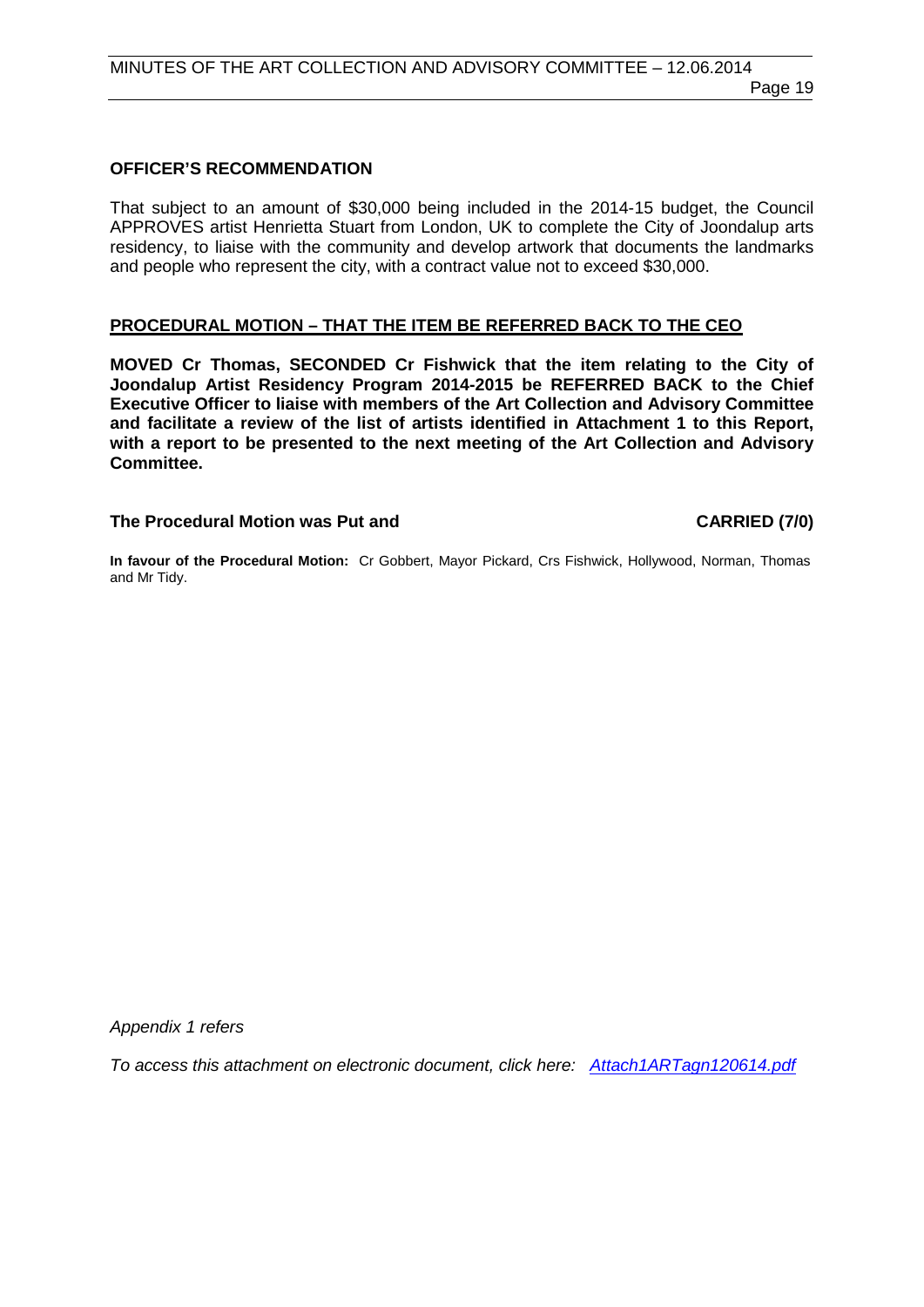# <span id="page-19-0"></span>**ITEM 4 PUBLIC ARTWORK COMMISSION FOR JOONDALUP CITY CENTRE WATER FEATURE - SHORTLISTED DESIGNS**

| <b>WARD</b>                           | <b>North</b>                                                                                                                                                                                        |                                                                                                                     |
|---------------------------------------|-----------------------------------------------------------------------------------------------------------------------------------------------------------------------------------------------------|---------------------------------------------------------------------------------------------------------------------|
| <b>RESPONSIBLE</b><br><b>DIRECTOR</b> | Mr Mike Tidy<br><b>Corporate Services</b>                                                                                                                                                           |                                                                                                                     |
| <b>FILE NUMBER</b>                    | 103481, 35613                                                                                                                                                                                       |                                                                                                                     |
| <b>ATTACHMENT</b>                     | Attachment 1<br>Attachment 2<br>Attachment 3<br>Attachment 4                                                                                                                                        | Geoffrey Drake-Brockman Summary<br><b>Simon Gilby Summary</b><br>Joshua Webb Summary<br>The Smith Sculptors Summary |
| <b>AUTHORITY / DISCRETION</b>         | Executive - The substantial direction setting and oversight<br>role of Council, such as adopting plans and reports,<br>accepting tenders, directing operations, setting<br>and<br>amending budgets. |                                                                                                                     |

#### **PURPOSE**

For Council to consider and approve a detailed concept design from one of four artists shortlisted through an expression of interest (EOI) process, to undertake a Public Art commission to design a water feature sculpture in Central Walk, Joondalup.

#### **EXECUTIVE SUMMARY**

This report outlines the four detailed concept designs by Western Australian artists shortlisted to undertake a Public Art Commission to produce designs for a water feature sculpture in Central Walk, Joondalup.

The four artists were shortlisted after responding to an EOI to design a detailed concept design for consideration by Council in June 2014 (as per the project timeline).

The recommended artists are: Geoffrey Drake-Brockman, Simon Gilby, Joshua Webb, The Smith Sculptors and a summary of their detailed concept designs are included in Attachments 1-4.

*It is therefore recommended that Council CONSIDERS selecting one of the four detailed concept designs submitted by the shortlisted artists for the Central Walk water feature sculpture public artwork commission for the City Centre, Joondalup with a combined value not to exceed \$150,000 including installation costs.*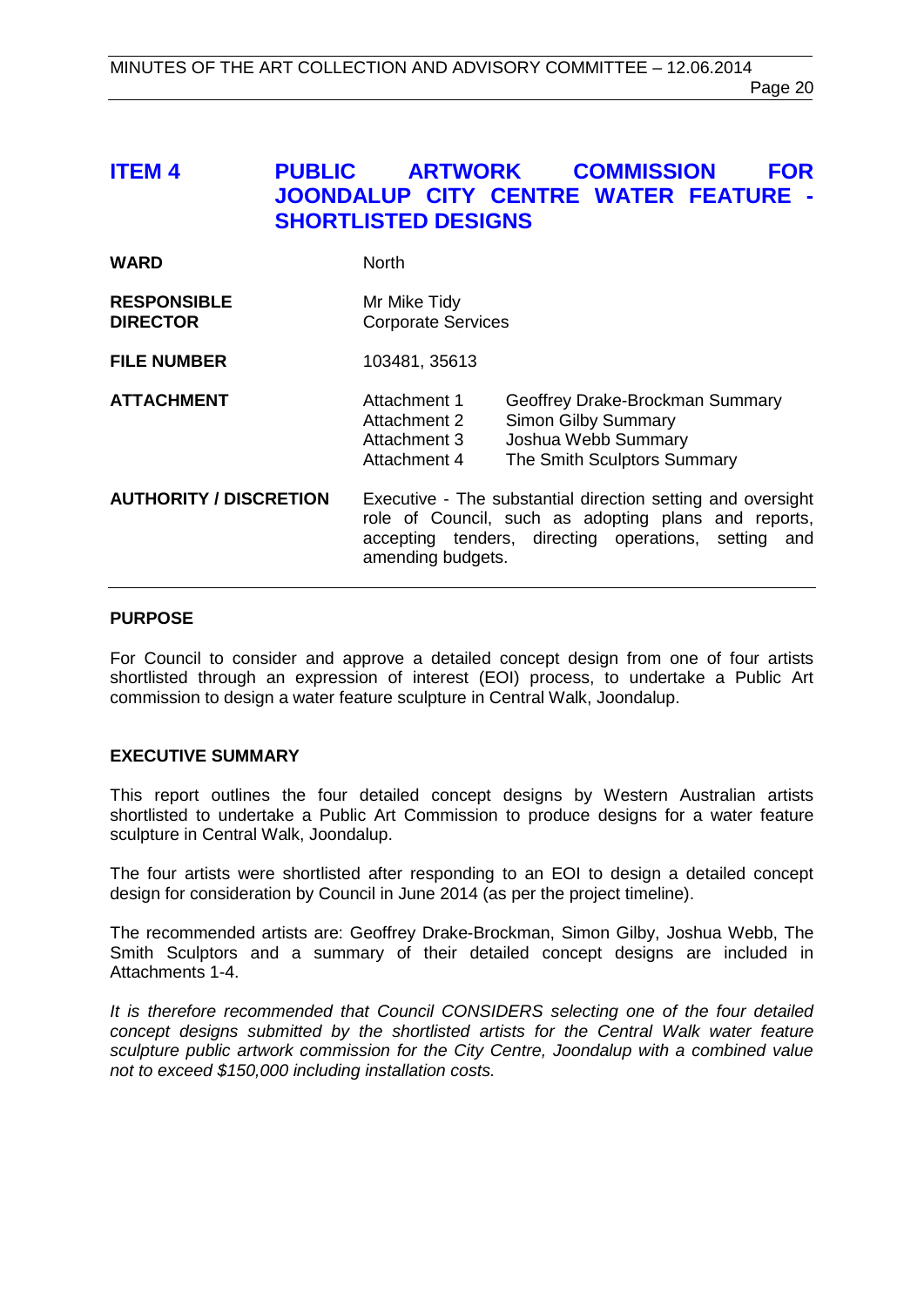#### **BACKGROUND**

The City of Joondalup's current Public Art Collection includes 35 works of public art, including mosaics, murals, sculptures, street bollards, architectural details and street furniture. Works are situated throughout the region; however, the majority are located in and around the Joondalup City Centre area.

The most recent City public art project was undertaken in 2011, when artist Kate McMillan was commissioned to create a work of public art at Seacrest Park Community Sporting Facility.

The 2011-12 budget allowed an amount of \$50,000 to commission public art. This amount remained unspent and was carried forward to 2012-13. In addition, a further \$50,000 was allocated for 2012-13 for the same project (CJ250-11/12 refers). A further \$50,000 was allocated in the 2013-14 financial year. As all funds remain unspent, it was agreed that all allocations be combined in one \$150,000 project in the 2014-15 financial year.

At its meeting held on 25 June 2013 (CJ108-06/13 refers), Council resolved:

#### *That Council:*

- *1 NOTES that the intersection of Central Walk is crown land controlled by the Department of Regional Development and Lands and any development will be subject to their approval of an appropriate development application and building permit;*
- *2 SUPPORTS the installation of a water feature sculpture at the intersection of Central Walk as detailed in the Report subject to confirmation by relevant emergency services that they do not object to the proposed development;*
- *3 REQUESTS the Chief Executive Officer to call expressions of interest from suitable artists for the design, construction and installation of a water feature sculpture at the preferred location."*

At its meeting held on 17 February 2014 (CJ027-02/14 refers), Council resolved in part:

#### *That Council:*

*AGREES Geoffrey Drake-Brockman, Simon Gilby, The Smith Sculptors and Joshua Webb be shortlisted to design a detailed concept for the Central Walk water feature sculpture public artwork commission for the Joondalup City Centre with a combined value not to exceed \$150,000 including installation costs.*

A call for EOI's was made in October 2013 and closed on 18 December 2013. The EOI was distributed through invitations to professional arts networks and targeted advertising in arts media and through the City's website.

The EOI was very successful, attracting ten applications from high calibre professional Western Australian artists all with experience in undertaking public art commissions.

From these EOI's four artists were shortlisted and endorsed by Council.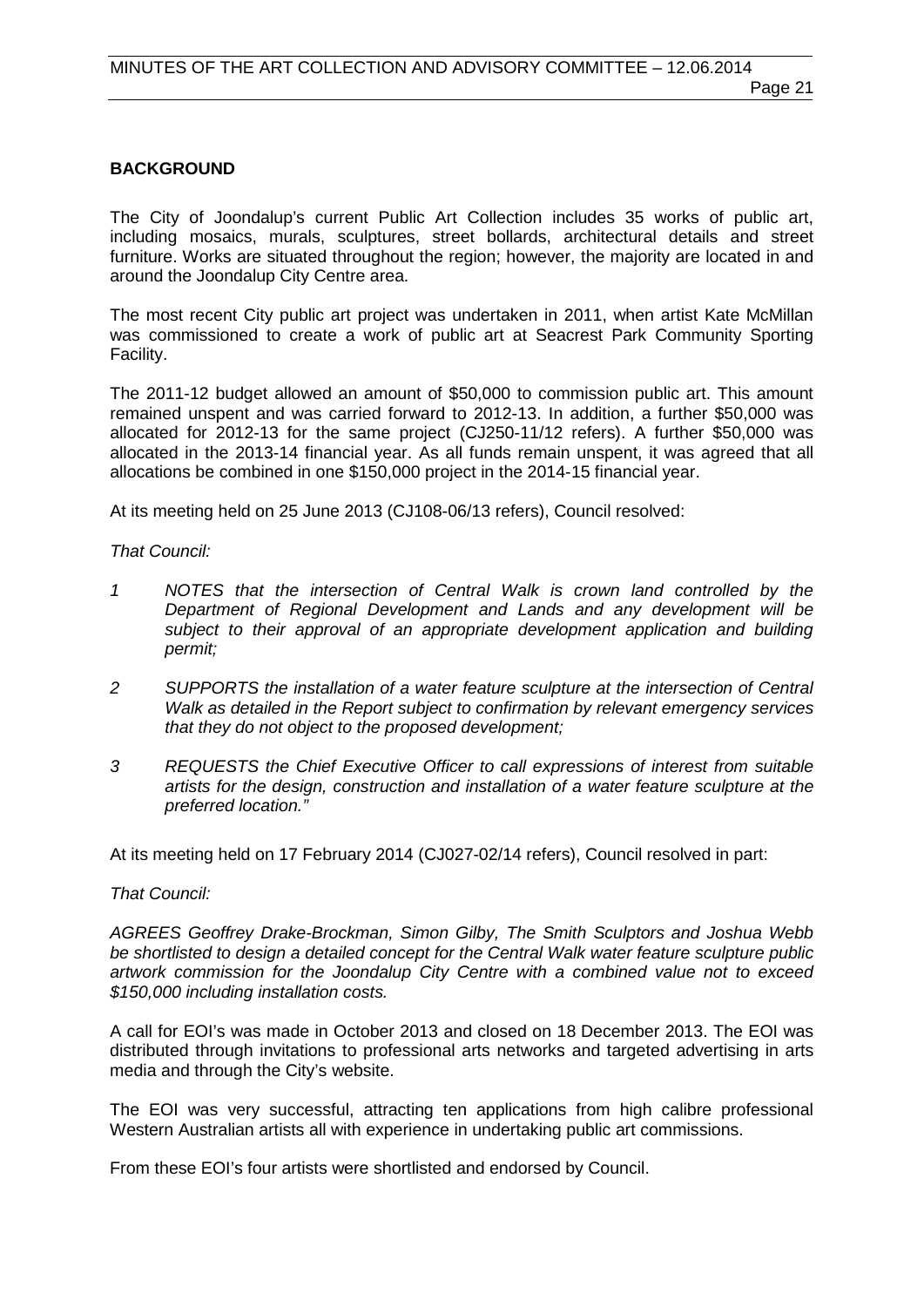The four shortlisted artists were paid a fee of \$500 each to design a detailed concept proposal for consideration by Council in June 2014. These were submitted on 18 April 2014 per the project timeline.

#### **DETAILS**

Public art refers to works of art in any media that have been planned and executed with the specific intention of being sited or staged in the physical public domain, usually outside and accessible to all.

Key objectives when considering a public art proposal include:

- promoting the City as a cultural destination
- meeting accessibility and public safety requirements
- contributing to community amenity and sense of place
- being designed to a high level
- possessing aesthetic standards suitable for permanent display
- fitting within allocated budget.

#### Project Timeline

| <b>Event</b>                                | <b>Target date</b>     | <b>Progress</b> |
|---------------------------------------------|------------------------|-----------------|
| <b>EOI Call-Out August</b>                  | August - December 2013 | Complete        |
| Artist short-listing                        | January 2014           | Complete        |
| Short-listed artist presents design concept | April 2014             | Complete        |
| Selection of artist                         | June 2014              |                 |
| Design Concept stage                        | August 2014            | $\blacksquare$  |
| Design Approved                             | December 2014          | $\blacksquare$  |
| Commission stage - Contract                 | January 2014           | ٠               |
| Final Design approved                       | April 2014             |                 |
| <b>Artwork Created</b>                      | January 2015           | ۰               |
| Commencement of installation                | March 2015             | $\blacksquare$  |

Summaries of the detailed concept designs from the four shortlisted artists are included in Attachments 1-4. The attachments also include previous examples of work by the shortlisted artists and information on their careers.

In summary:

#### **Artist: Geoffrey Drake-Brockman Proposed detailed concept title: InterLace ATTACHMENT 1**

Drake-Brockman is a leader in contemporary arts specialising in interactive robotic works and large-scale metal fabrication. He has been exhibiting nationally and internationally since 1986 and has completed numerous public commissions. Recent works include the 'Totem' sculpture at the Perth Arena and 'Spiral' at the new Western Australian Police Headquarters in Roe Street, Northbridge.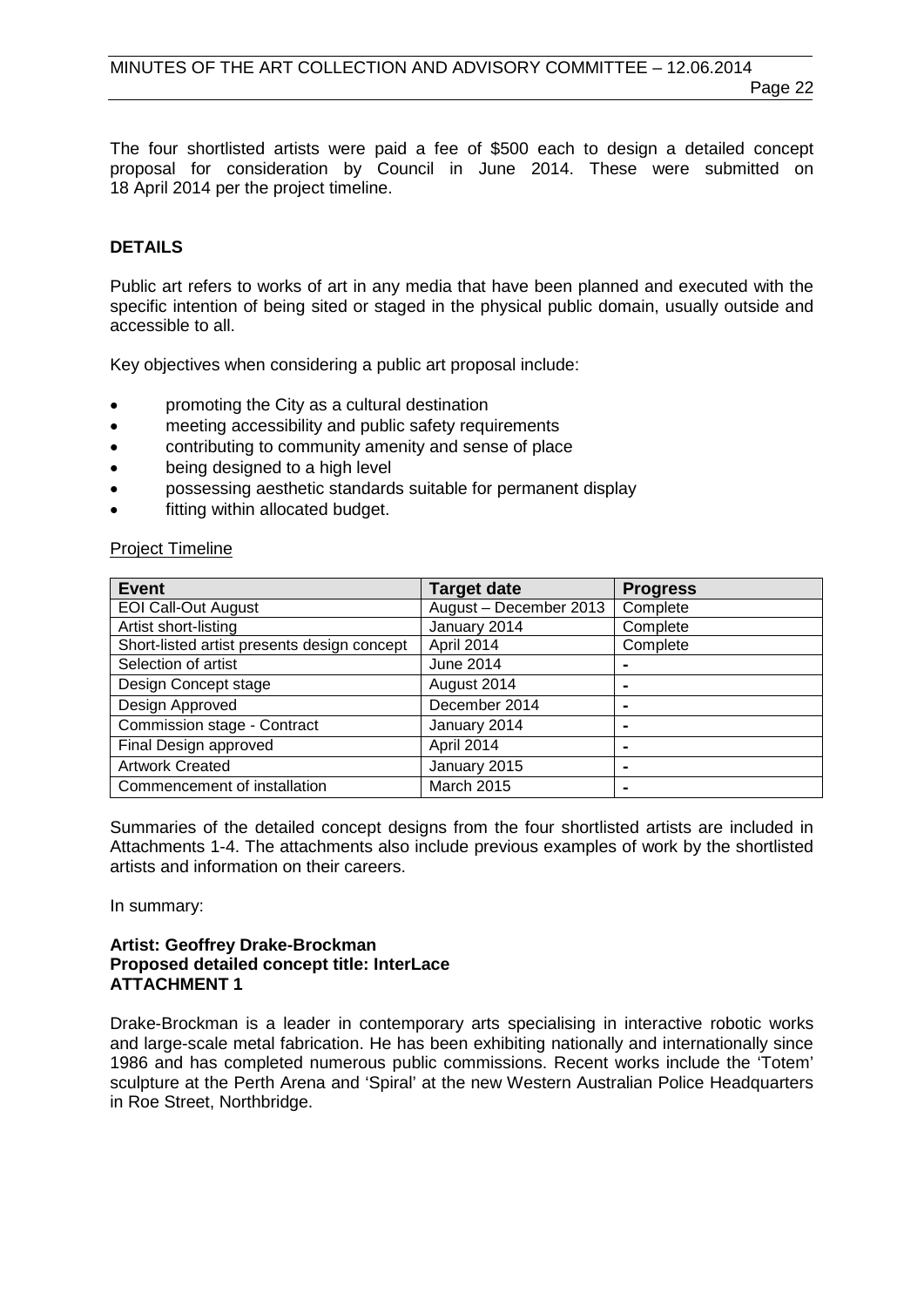The main components of the proposed design are four 2.4m tall marine-grade stainless steel "Fonts". These fonts will be sculptural forms, with faceted, spiral-shaped sides and open tops with a high-gloss "sky blue" epoxy enamel and a fully mirror-polished metallic finish. The fonts will be installed on their footings at the corners of a 5m-wide square. Two laminar flow "jumping jets" will create very clean, parabolic shaped, water-jump fountains. The jets are specifically engineered to allow water jets to arc over dry areas such as pedestrian walkways and for the water jet to appear as a clear glass rod flying through the air.

This artwork will activate the space in Central Walk by providing a highly engaging talking point for visitors to the area, and the artist's reputation and successes in previous public art projects will ensure that the City maintains its reputation for bold and innovative art. The use of interactive technology in this sculpture is in line with this objective.

#### **Artist: Simon Gilby Proposed detailed concept title: No title ATTACHMENT 2**

Gilby creates sculptural works that examine what it means to be human and reinventing the human body. Gilby has exhibited extensively at a national level and has received numerous public art commissions. Recent works include a commission for the City Of Perth in Florence Hummerston Park and 'Pneuma' a recently installed suspended work for the WorkZone building in the Perth CBD.

The proposed design consists of a standing figure of smooth polished concrete. The figure contains an array of low flow ports that allow streams of water to radiate out from the surface of the figure. This can be adjusted so that the water gently flows down the figures surface or arcs out of its centre. In this way the sculpture effectively has two incarnations; for most of the year it is an elegant, gently flowing standing figure that evocatively activates the space, while at other times the water flow is increased, to create a fun and highly interactive play piece during hot days and festivals.

The proposed artwork has the potential to lend a sense of warmth and provide a focal point to the space, providing an interesting moment of reflection or a playful engagement, depending on the season and the time of day.

#### **Artist: Joshua Webb Proposed detailed concept title: Falling Water ATTACHMENT 3**

Webb is a visual artist and designer involved in a diverse range of projects and has exhibited nationally and internationally. A recent work called 'Carbon Sun' is installed in Albert Facey House, Perth.

The proposed work creates an inner city oasis built from a set of interlocking raw concrete polyhedral blocks assembled to reveal a multi-stepped urban waterfall. Its geometry will allow for both dense clusters and open void spaces within the sculpture's immersive environment. The void spaces create a sense of transparency and lightness throughout the sculptural form, while the dense cluster areas by contrast provide refuge and shade. The work's complex geometry will envelop, protect and create a summit from which the cascading water will flow. As the water descends back to earth its continuous motion will be guided by a system of cantilevered blocks until the falling water finally reaches the tranquil reflection pool below.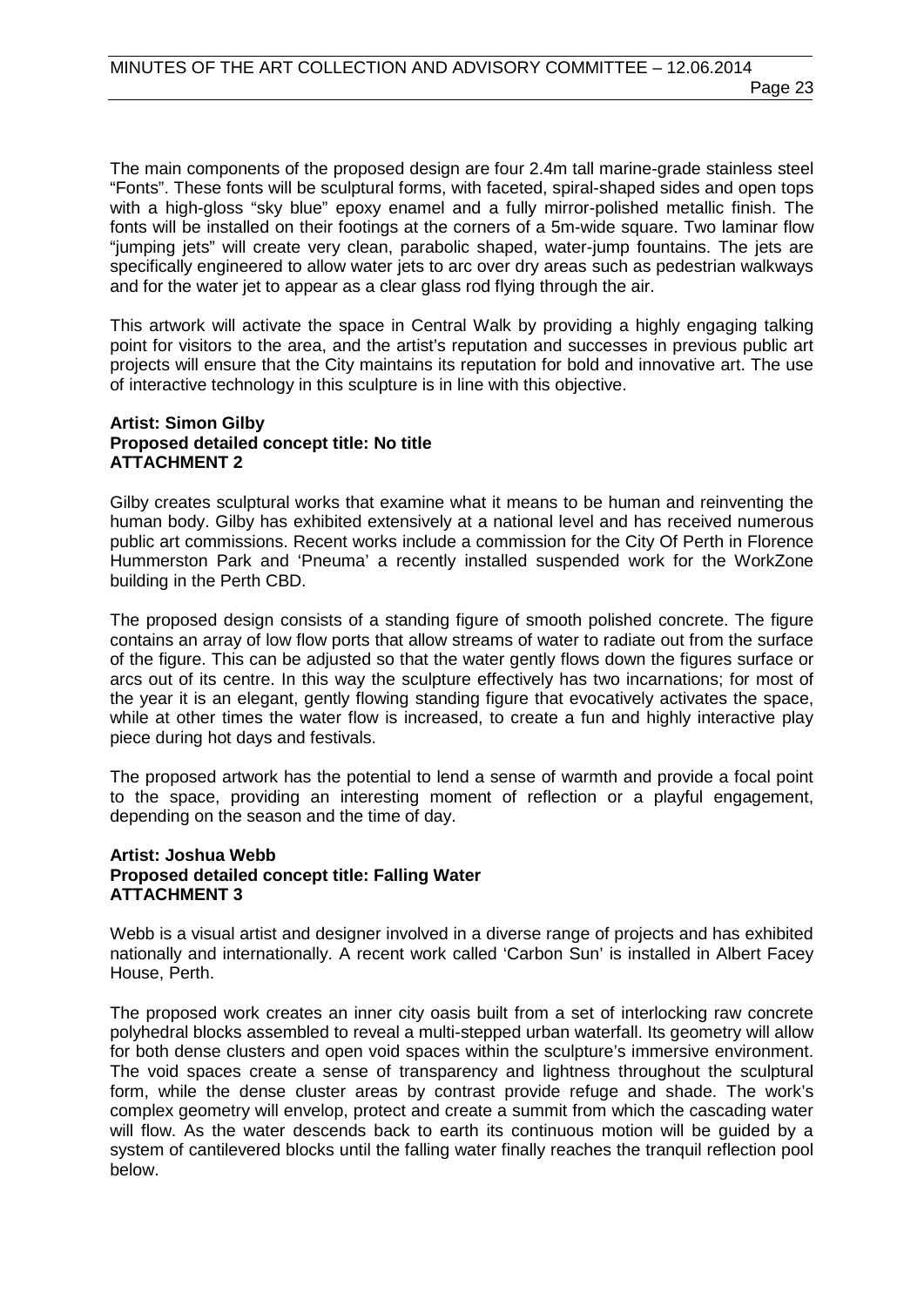Page 24

The proposed artwork is conceptually and aesthetically well resolved and the artist has given particular thought to the surrounding urban environment, creating a proposal for a highly engaging public artwork that goes beyond a simple statue in a square. The minimal, geometric aesthetic will provide a focal point for years to come and the style is in keeping with the City's vision for a city that is bold and innovative.

#### **Artist: Smith Sculptors Proposed detailed concept title: Pungura ATTACHMENT 4**

Smith Sculptors are a professional team of sculptors with over 40 years experience, specialising in designing and producing large sculptures nationally and internationally. Well known works include the Gumnut Fountain sculpture series in Kalamunda, the HMAS Sydney Memorial in Geraldton, and the Kangaroo's on the Terrace series on St Georges Terrace Perth.

The proposed concept design was inspired by the fact that Perth is the only city in the world that is set in a natural landscape dominated by Banksia Woodlands.

The symbolic synthesis of the natural sculptural qualities of the huge bronze Banksia seedpods, with water gently issuing from multiple 'seed apertures', aim to activate the site in an intriguing and visually stimulating way. The sculpture would be fully interactive, allowing for children and adults to sit or climb and explore the underlying context. Getting wet would be part of the fun, but not intrusive as the gentle sprays would dissipate into the grill beneath, while being re-cycled upwards in a continuous flow with minimum water use.

The Smith Sculptors have given consideration to the biodiversity of the natural bush and swamp lands of Joondalup, and they have a strong history in the production of some notable artworks throughout Western Australia. The proposal has been well considered and this artwork will create an interesting juxtaposition between the natural forms of the banksias and the surrounding urban environment.

#### **Legislation / Strategic Community Plan / policy implications**

| Legislation                     | As the construction and installation of the public art will be<br>undertaken by the City, it would therefore be regarded as<br>a 'public work' and no planning approval would be<br>required. Section 6(3) of the Planning and Development<br>Act 2005 requires the responsible authority to be<br>consulted with at the time the public work is being<br>formulated. |
|---------------------------------|-----------------------------------------------------------------------------------------------------------------------------------------------------------------------------------------------------------------------------------------------------------------------------------------------------------------------------------------------------------------------|
| <b>Strategic Community Plan</b> |                                                                                                                                                                                                                                                                                                                                                                       |
| <b>Key theme</b>                | Community Wellbeing.                                                                                                                                                                                                                                                                                                                                                  |
| <b>Objective</b>                | Cultural development.                                                                                                                                                                                                                                                                                                                                                 |
| <b>Strategic initiative</b>     | Invest in publicly accessible visual art that will present a<br>culturally-enriched environment                                                                                                                                                                                                                                                                       |
| <b>Policy</b>                   | Visual Arts Policy.                                                                                                                                                                                                                                                                                                                                                   |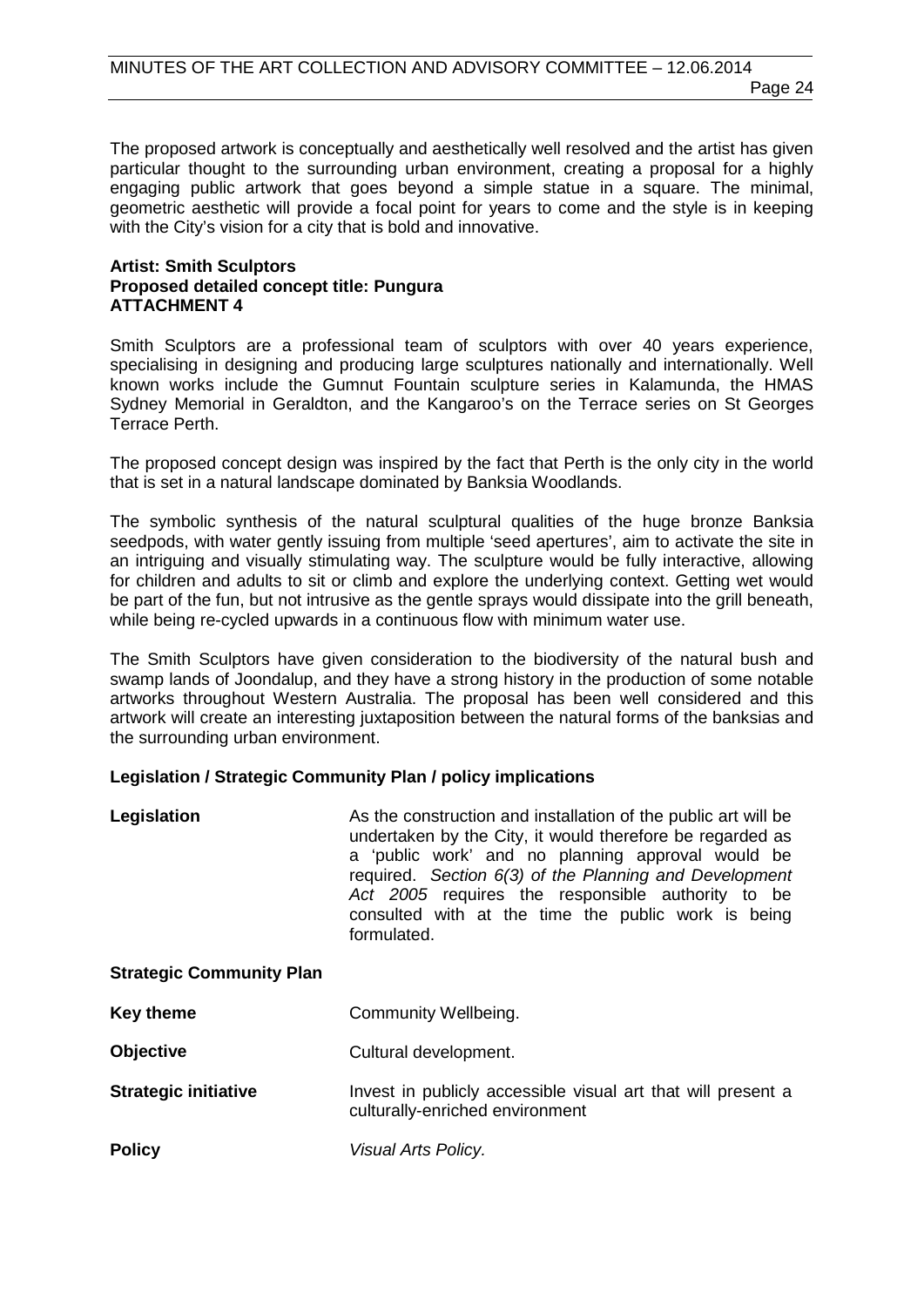Page 25

The *Visual Arts Policy* states:

*"The City will support Western Australian art and artists through an art acquisition program. The City will adopt a multi-criteria approach to its art collection, acquisitions and awards. This approach will ensure that the collection, acquisitions and awards include contemporary art and art demonstrating local content and context."*

#### **Risk management considerations**

All works considered would need to meet stringent public safety criteria. However, any of the works chosen has the potential to create a level of public liability risk.

#### **Financial / budget implications**

Public art budget allocations of \$50,000 each from the 2011-12, 2012-13 and 2013-14 budget were combined into one \$150,000 project for the 2014-15 financial year.

A further \$50,000 is listed in the draft 2014-15 Budget for a new public art project.

Estimated budgets provided by the artists are:

| <b>Artist</b>          | <b>Estimated Cost including installation</b> |
|------------------------|----------------------------------------------|
| Drake-Brockman         | \$150,000                                    |
| Gilby                  | \$167,375                                    |
| Webb                   | \$150,000                                    |
| <b>Smith Sculptors</b> | \$180,000                                    |

All amounts quoted in this report are subject to detailed costings, include installation costs and are exclusive of GST.

#### **Regional significance**

The City's Art Collection, including its public art, archives and memorabilia, plays an important part in shaping and developing a sense of community.

The ongoing provision of an accessible and high calibre art collection is integral to the cultural development and vibrancy of the City of Joondalup region and to best practice standards for the development of the visual arts in local government.

#### **Sustainability implications**

#### Environmental

The installation of public artworks has positive social sustainability implications. Public artworks physically enrich a locality and strengthen the public realm by creating points of interest, animating spaces and providing beauty, character and colour to places.

#### Social

A new public artwork will provide a catalyst for public discussion about current social, economic and environmental issues.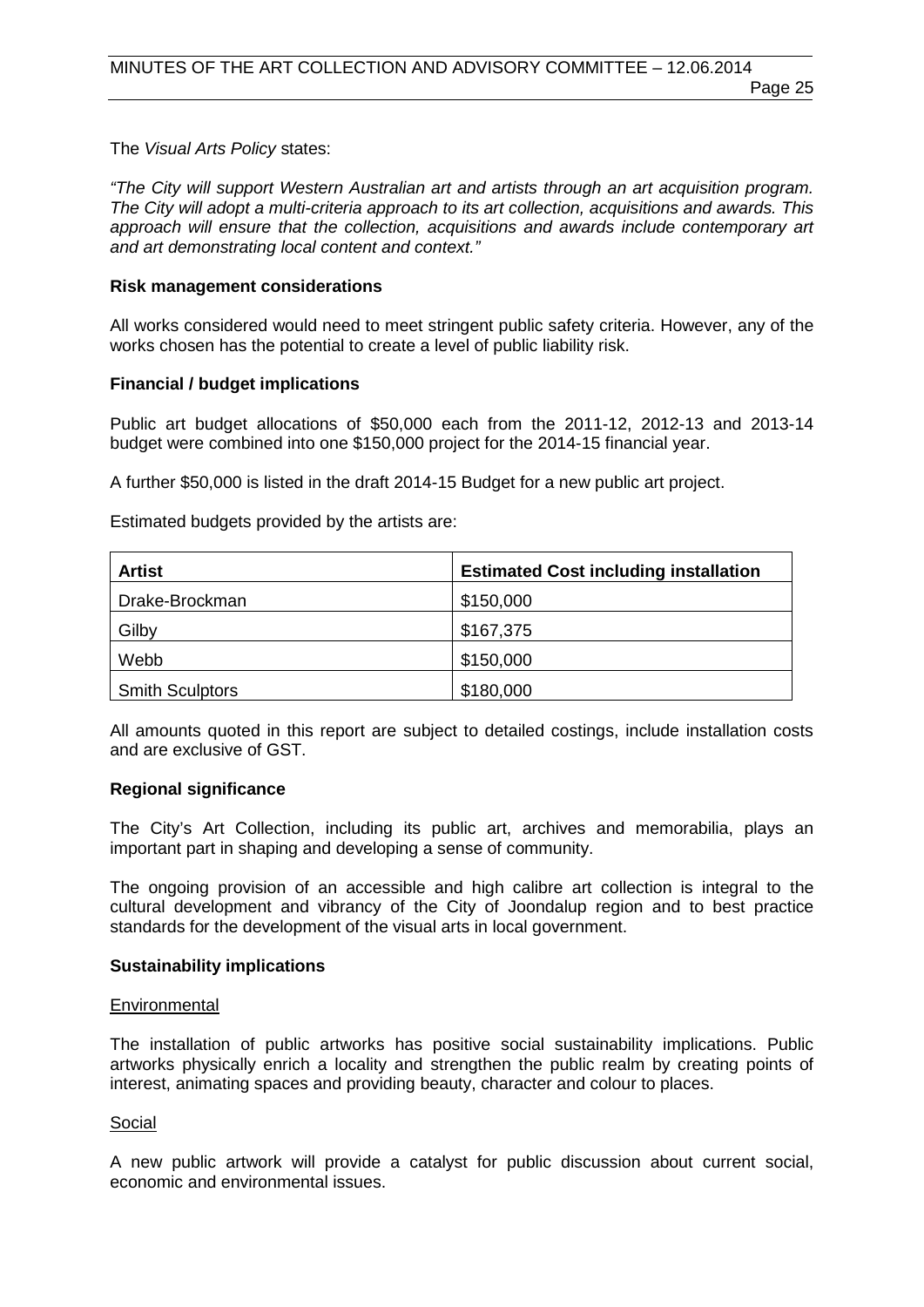#### Economic

A new public artwork will increase the value of the City's cultural resources.

#### **Consultation**

Given the scope of the public artwork commission, it is recommended that no community consultation take place with regards to the design, however residents will be notified of upcoming works to install the artwork between March and June 2015.

#### **COMMENT**

The artists recommended for this project in the shortlist represent a diverse range of practices that could encourage the general public to re-examine their expectations and definitions of art through dialogue about the role of art in public spaces.

#### **VOTING REQUIREMENTS**

Simple Majority.

#### **OFFICER'S RECOMMENDATION**

That Council CONSIDERS selecting one of the four detailed concept designs submitted by the shortlisted artists for the Central Walk water feature sculpture pulbic artwork commission for the City Centre, Joondalup with a combined value not to exceed \$150,000 including installation costs.

**MOVED Cr Hollywood, SECONDED Mayor Pickard that Council SELECTS Geoffrey Drake-Brockman as the preferred artist to design and install the detailed concept design 'Interlace" as detailed in Attachment 1 to this Report for the Central Walk water feature scultprue public artwork commission for the City Centre, Joondalup with a combined value not to exceed \$150,000 including installation costs.**

#### **The Motion was Put and CARRIED (7/0)**

**In favour of the Motion:** Cr Gobbert, Mayor Pickard, Crs Fishwick, Hollywood, Norman, Thomas and Mr Tidy.

*Appendix 2 refers*

*[To access this attachment on electronic document, click here: Attach2ARTagn120614.pdf](http://www.joondalup.wa.gov.au/files/committees/ACAC/2014/Attach2ARTagn120614.pdf)*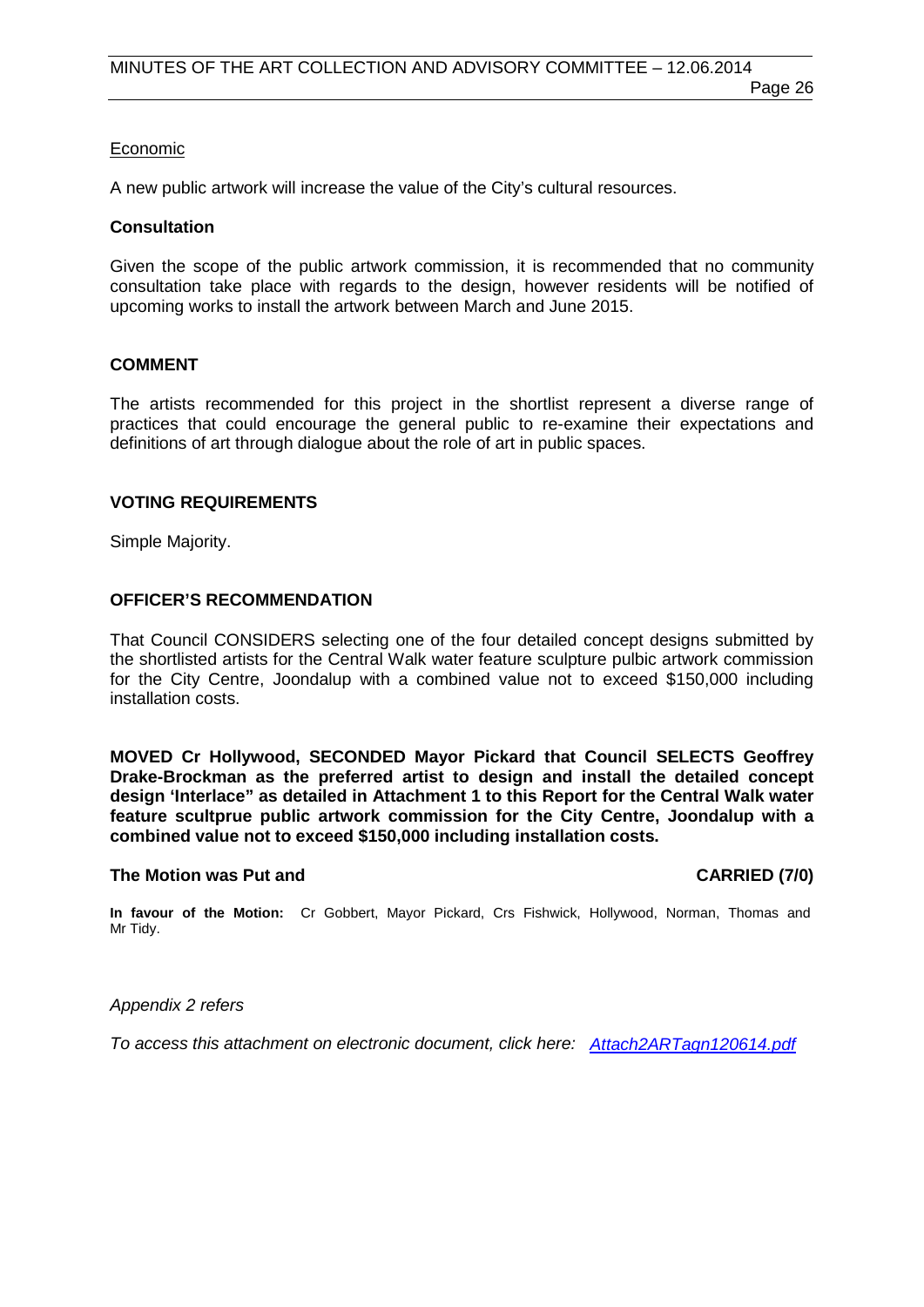# <span id="page-26-0"></span>**ITEM 5 ACQUISITION OF ARTWORK BY MIIK GREEN AND HANS ARKVELD**

| <b>WARD</b>                           | All                                                                                                                                                                                              |
|---------------------------------------|--------------------------------------------------------------------------------------------------------------------------------------------------------------------------------------------------|
| <b>RESPONSIBLE</b><br><b>DIRECTOR</b> | Mr Mike Tidy<br><b>Corporate Services</b>                                                                                                                                                        |
| <b>FILE NUMBER</b>                    | 14158, 35613                                                                                                                                                                                     |
| <b>ATTACHMENT</b>                     | Hans Arkeveld<br>Attachment 1<br>Attachment 2 Milk Green                                                                                                                                         |
| <b>AUTHORITY / DISCRETION</b>         | Executive - The substantial direction setting and oversight<br>role of Council, such as adopting plans and reports,<br>accepting tenders, directing operations, setting and<br>amending budgets. |

#### **PURPOSE**

For the Art Collection and Advisory Committee to consider the acquisition of two new artworks entitled '*Xylem Series - Avium 12'* (2012) by Miik Green, and '*Dissected Head Series'* (c.1980) by Hans Arkeveld.

#### **EXECUTIVE SUMMARY**

The City's Art Collection comprises over 200 artworks, with a primary focus on the work of Western Australian contemporary artists. Artworks span a wide range of media; over half of the collection consists of paintings, with the remainder of the collection including sculpture, drawings, ceramics, print works, photographs, textiles and one glasswork.

The City allocated an annual acquisition budget of \$15,000 for the purchase of artworks for inclusion in its collection for the 2013-14 Financial Year, of which \$10,898 remains. The recommended acquisition total is \$7,150. This amount falls within the Chief Executive Officer's purchasing limit of \$15,000, as outlined in *The City's Art and Memorobilia Collections Policy.* Acquisition of the proposed artwork would leave \$3,748 remaining in the budget.

The City's Curator has identified these artworks as valuable investments that will strengthen the overall value of the collection.

*It is therefore recommended that the Art Collection and Advisory Committee APPROVES the acquisition of two new artworks entitled 'Xylem Series - Avium 12' (2012) by Miik Green for a cost of \$4,400, and 'Dissected Head Series' (c.1980) by Hans Arkeveld for a cost of \$2,750.*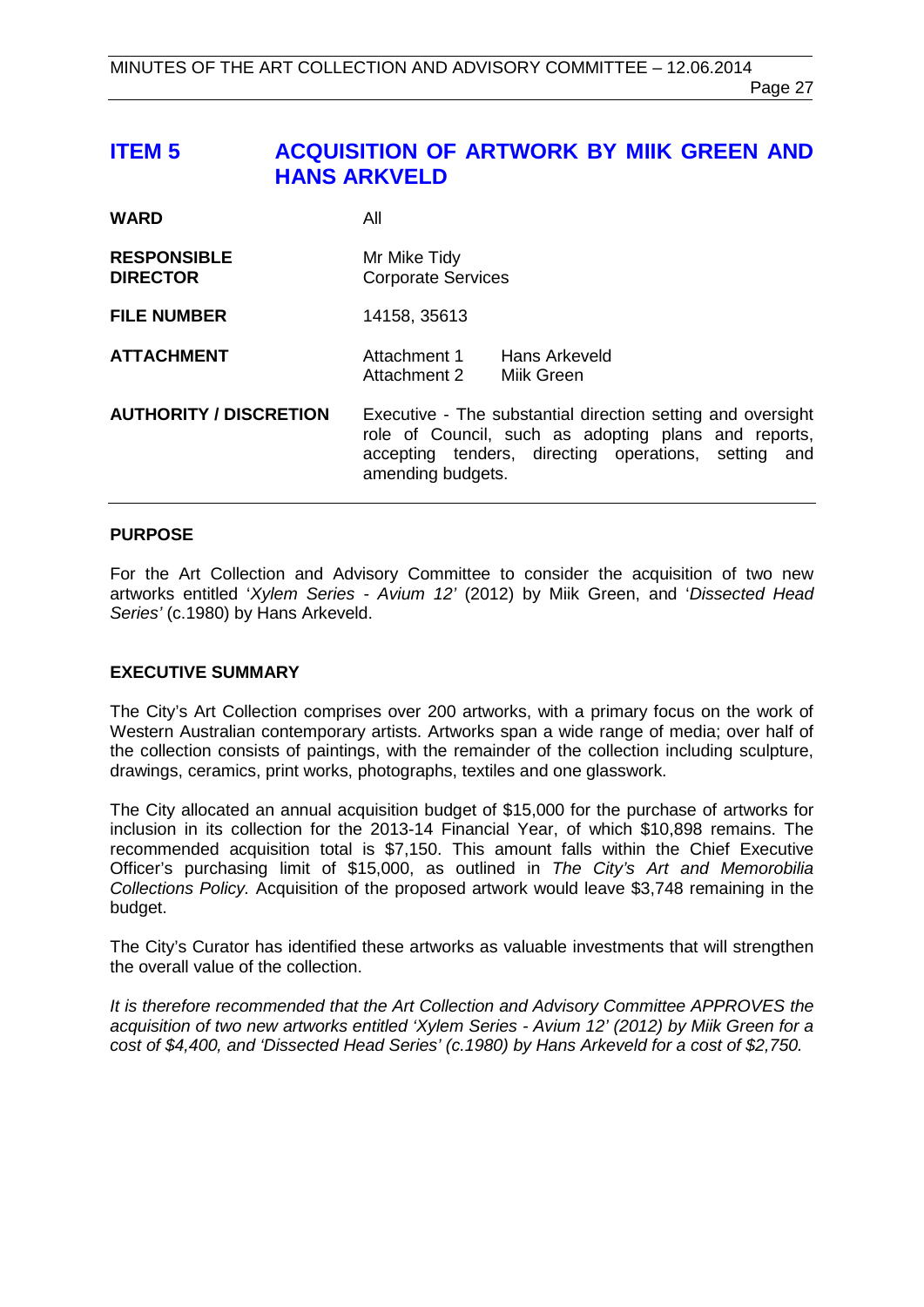#### **BACKGROUND**

There are selection criteria for acquiring art into the collection, and these are outlined in the *Art Collection Management Plan*, which is currently under review. The purpose of the management plan and the selection criteria are to guide the way that acquisitions are made, and ensure that the integrity of the collection is maintained in terms of financial and cultural value.

The City's Curator has identified the named artworks as valuable investments that will strengthen the overall value of the collection, and that each meets the following selection criteria:

- Is a quality example that will be a significant addition to the collection.
- Enhances the current scope of the City of Joondalup Art Collection.
- Is an unconditional donation, purchase or lease which has valid and clearly verifiable legal title.
- Has the capacity to be displayed in a Council building or other appropriate space without hindrance to public access or safety.
- Has the necessary resources allocated to resolve all foreseeable issues related to conservation, presentation and storage, as part of the acquisition.
- Is quality artwork by a contemporary Western Australian artist.
- Represents a significant period, occasion or initiatives in the evolution of the city.
- Represents the artistic practice of a Western Australian artist (or artist residing in Western Australia) who has received acclaim for their work locally, nationally or internationally.
- Strengthens and add to an existing series of works.
- Builds on identifiable themes within the whole collection.

Please note: the criteria for the purchase of an artwork to add to the City's Art Collection differs from the criteria for directly commissioning an artist to create a new artwork. The commissioning process requires that artwork has local content, and celebrates Joondalup iconic landmarks, unlike the purchasing process required in this case.

#### **DETAILS**

Hans Arkeveld *Dissected Head Series* c. 1980 Colour Etching (Unique State) 22cm x 35 cm \$2750

Please refer to Attachment 1 to this Report for an image of the artwork.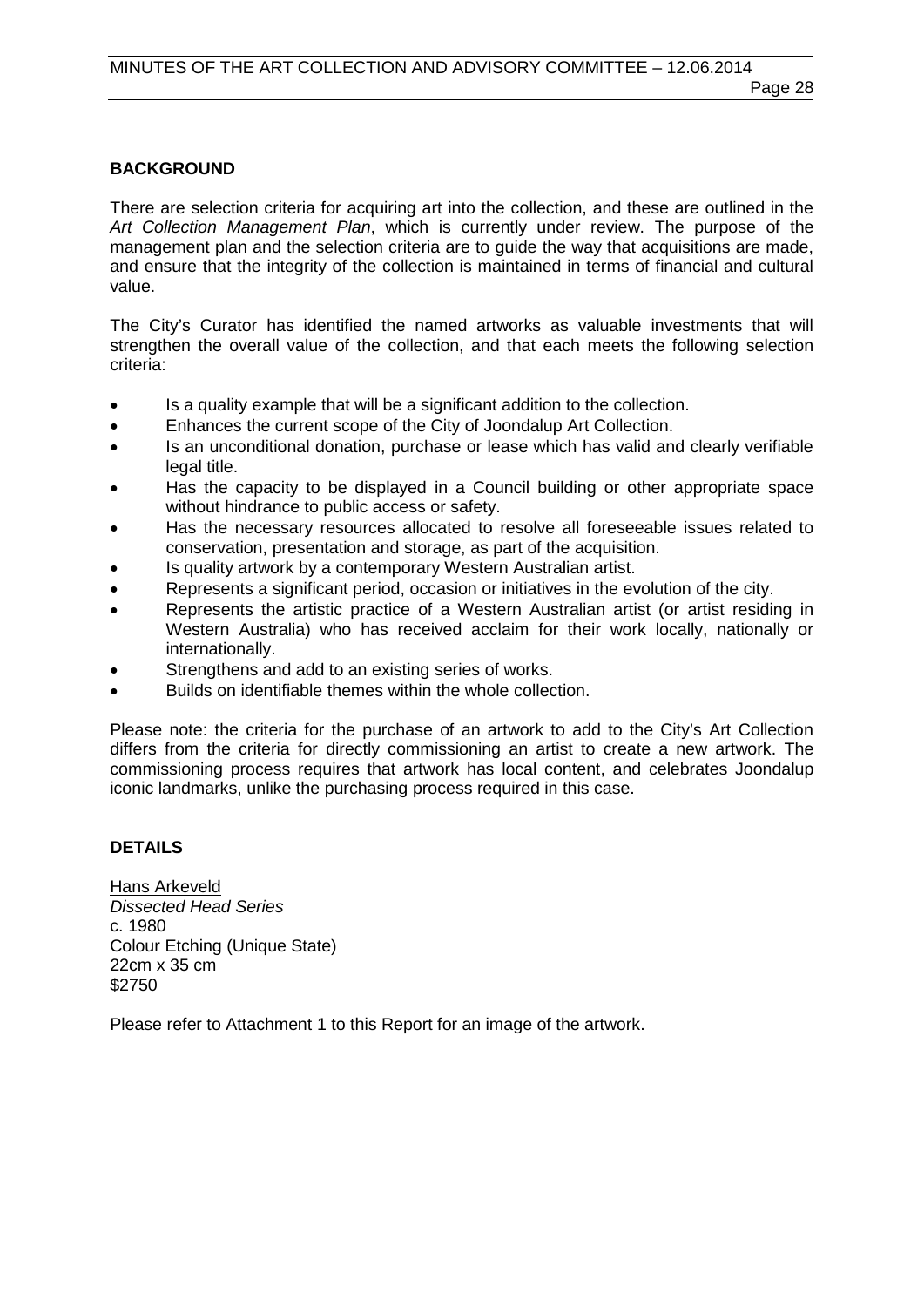Hans Arkeveld is one of Western Australia's most important and established artists and his contribution to the arts in Australia has been of great significance. His career, spanning over fifty years, has included positions as a respected teacher in many major art instructions in Perth, and also in the long-standing position as the Artist in Residence in the Human Anatomy Department at the University of Western Australia. This special position has allowed him access to a range of scientific and biological materials, methods and theories, which are all evident in his work, and here he has been able to refine his remarkable skills in anatomical drawing and sculpting which are so characteristic of his style. His anatomical sketches, plaster models, etchings, and wooden sculptural works are part of an ongoing search to better understand humanity.

There is great refinement and elegance in Arkeveld's work and his style is often compared to that of Leonardo da Vinci for its technical precision and sympathetic expression of the human form. His work appeals to a range of audiences and has been an influence to generations of artists practising in Perth since the 1960's. His style has also been associated with the development of a particular aesthetic in the field of sculpture in Western Australia. Arkeveld works in a variety of materials including bronze, plaster, wire, and any other material that catches his eye, in addition to being an accomplished drawer and painter.

His work is housed in many private and public collections in Australia, and he is a prolific maker with a respected place in Australian history. His work will appreciate dramatically over the coming years and will be a wise financial investment.

Miik Green *xylem series – Avium 12* 2012 Mixed Media on Alucobond 107 x 107 cm \$4,400

Please refer to Attachment 2 to this Report for an image of the artwork.

Miik Green is an emerging multidisciplinary artist living and working in Perth, represented by Flinders Lane Gallery (VIC) and Linton & Kay Contemporary (WA). As the recipient of an Australian Postgraduate Award Scholarship*,* Green is currently a PhD candidate at Curtin University of Technology.

Green draws his inspiration from the microscopic aspects of nature, and is currently involved in cross-disciplinary artistic collaborations that integrate the fields of science, mathematics, chemistry and physics. The strength of his practice lies in his ability to translate microforms such as fungi, coral, seed pods, diatoms, blood cells and radiolarian, into paintings and sculptural pieces, while preserving the integrity of the original form. The resulting work is both captivating and intriguing, as shapes emerge from the wall, emulating movement, and viscous surfaces intermittently reflect and refract light. Vivid automotive paint hues, inks and resins, create high gloss finishes, imbuing natural shapes with a sensual quality, reframing them as objects of desire.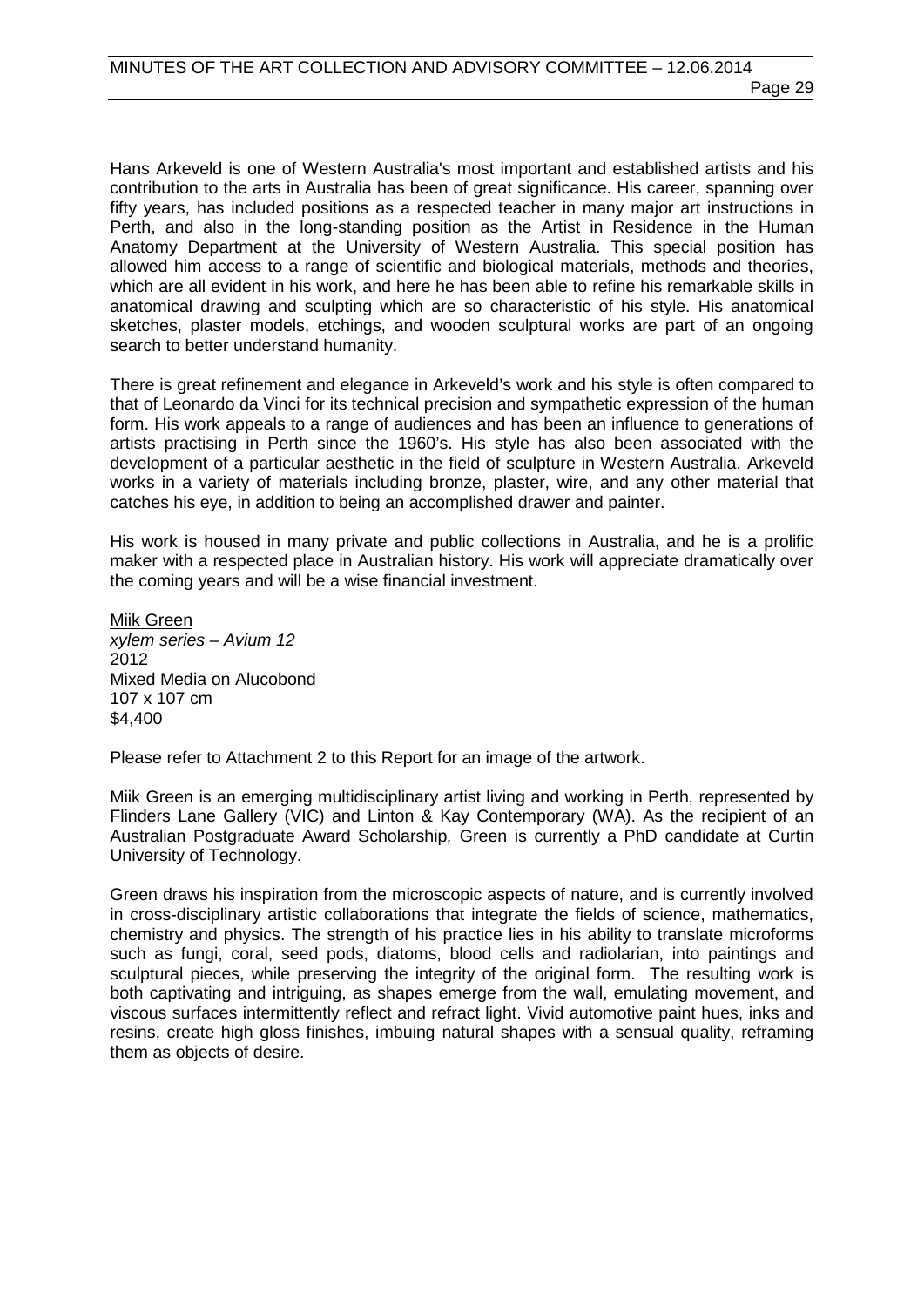His enamel, resin and aluminum works have a highly glossy surface, typically with a dreamlike wash of deep vermillion, turquoise, yellows, and earth hues, reminding the viewer of deep watery places. The sculptural works are laden with a sensuous, fertile and luscious quality, which is typical of Green's style. There is a luminosity and a mystery in the work that simply cannot be reproduced via reproduction or photography, the texture and translucency in the paint can only be fully appreciated by viewing the work directly. The sculptural forms are surprising to encounter for their soft edges, bulging contours, and clean production values.

This artist is a wonderful example of Western Australian emerging talent. Green is also working in the field of public art and has already begun to make his way into some prestigious awards and collections across Australia.

#### **Issues and options considered**

There are three options available to the Art Collection Advisory Committee:

- accept the recommendation for acquisitions
- accept part of the recommendations for acquisitions or
- not accept any recommendation for acquisitions.

#### **Legislation / Strategic Community Plan / policy implications**

| Legislation                     | The Art Collection and Advisory Committee and the Chief<br>Executive Officer have been granted delegated authority<br>to purchase artworks recommended up to an amount of<br>\$15,000 and within budget allocations |
|---------------------------------|---------------------------------------------------------------------------------------------------------------------------------------------------------------------------------------------------------------------|
| <b>Strategic Community Plan</b> |                                                                                                                                                                                                                     |
| <b>Key theme</b>                | Community Wellbeing.                                                                                                                                                                                                |
| <b>Objective</b>                | Cultural development.                                                                                                                                                                                               |
| <b>Strategic initiative</b>     | Invest in publically accessible visual art that will present a<br>culturally enriched environment.                                                                                                                  |
| <b>Policy</b>                   | The City's Art Collection and Memorabilia Policy.                                                                                                                                                                   |

#### **Risk management considerations**

The risks of adding artwork that is not aligned to the City's current art collection are as follows:

- The City's art collection is a specialised and curated collection. The integrity of the collection could be jeopardised by purchasing artworks on subjective criteria.
- The collection is building in value year on year and now represents a sizeable asset. Thus, the overall value of the collection is of concern and this will deteriorate if not directed correctly or if 'weak' works enter the collection.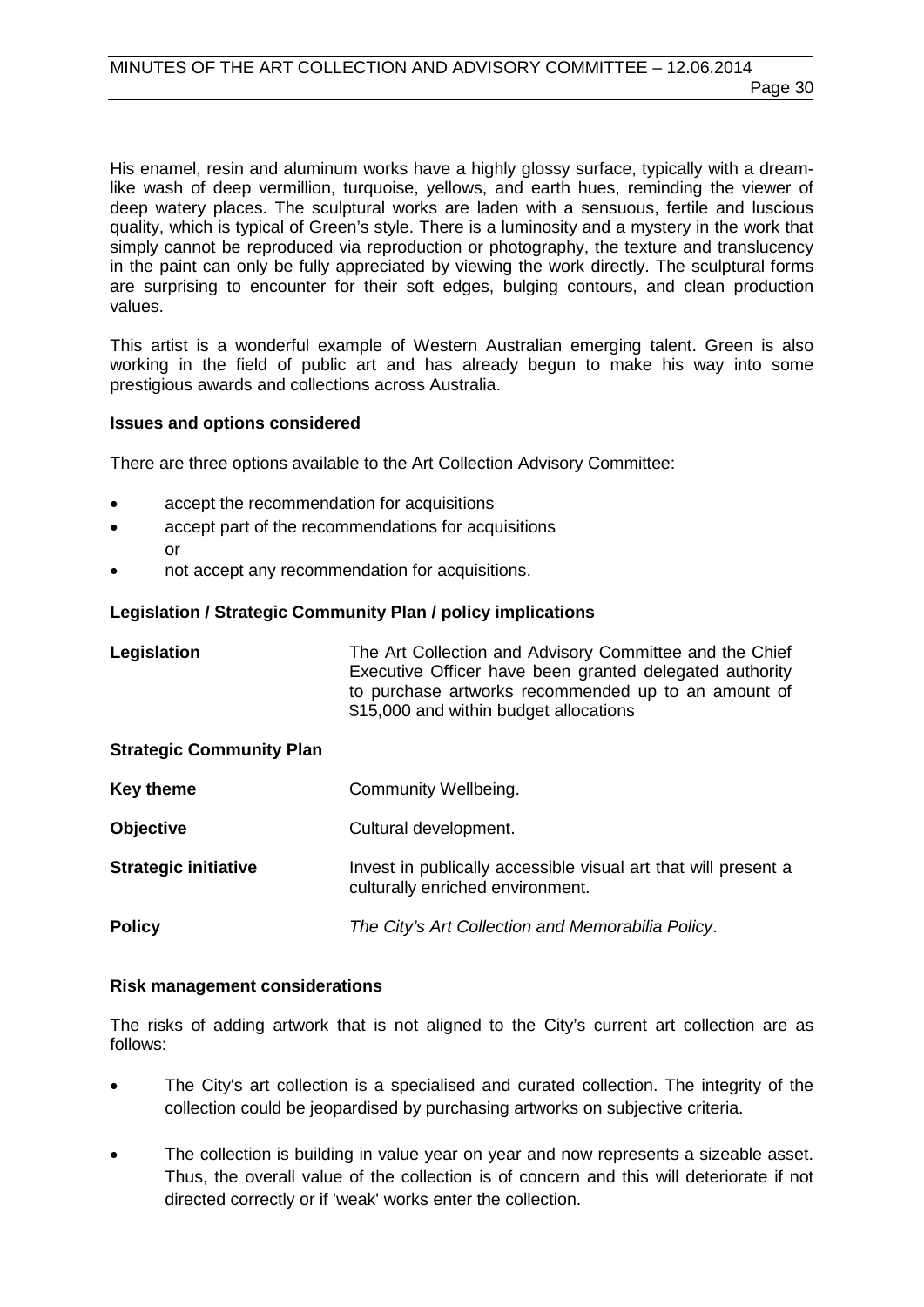When the City's art collection was assessed in 2011, the valuer's comments noted that the City has a significant contemporary art collection of excellent financial and cultural value. Overall, selections have been made in order to build a collection of high artistic and financial value.

#### **Financial / budget implications**

The City allocated an annual acquisition budget of \$15,000 for the purchase of artworks for inclusion in its collection for the 2013-14 Financial Year, of which \$10,898 remains. The recommended acquisition total is \$7,150.

This amount falls within the Chief Executive Officer's purchasing limit of \$15,000, as outlined in *The City's Art and Memorobilia Collections Policy*. Acquisition of the proposed artwork would leave \$3,748 remaining in the budget.

All amounts quoted in this report are exclusive of GST.

#### **Regional significance**

The City's art collection is a specialised and curated collection of artworks by Western Australian artists. Selections have been made in order to build a collection of high artistic and financial value.

The collection is building in value and now represents a sizeable asset. When the City's art collection was assessed in 2011, the valuer's comments noted that the City has a significant contemporary art collection of excellent financial and cultural value.

#### **Sustainability implications**

The acquisition of artworks for the collection has positive social sustainability implications for the City. The art collection acts as a catalyst for public discussion about current social, economic and environmental issues.

The collection physically enhances public places and the public realm by creating points of interest, animating spaces and providing beauty, character and colour to the City. It also enhances the relevance for the local community of the City's cultural position and increases the value of the City's cultural resources.

#### **Consultation**

Not applicable.

#### **COMMENT**

The Art Collection and Advisory Committee and the Chief Executive Officer have been granted delegated authority to purchase artworks recommended up to an amount of \$15,000 and within budget allocations.

The two artworks '*Xylem Series - Avium 12'* (2012) by Miik Green, and '*Dissected Head Series'* (c.1980) by Hans Arkeveld have been identified by the City's Curator as valuable investments by significant Western Australian artists that will strengthen the overall value of the collection.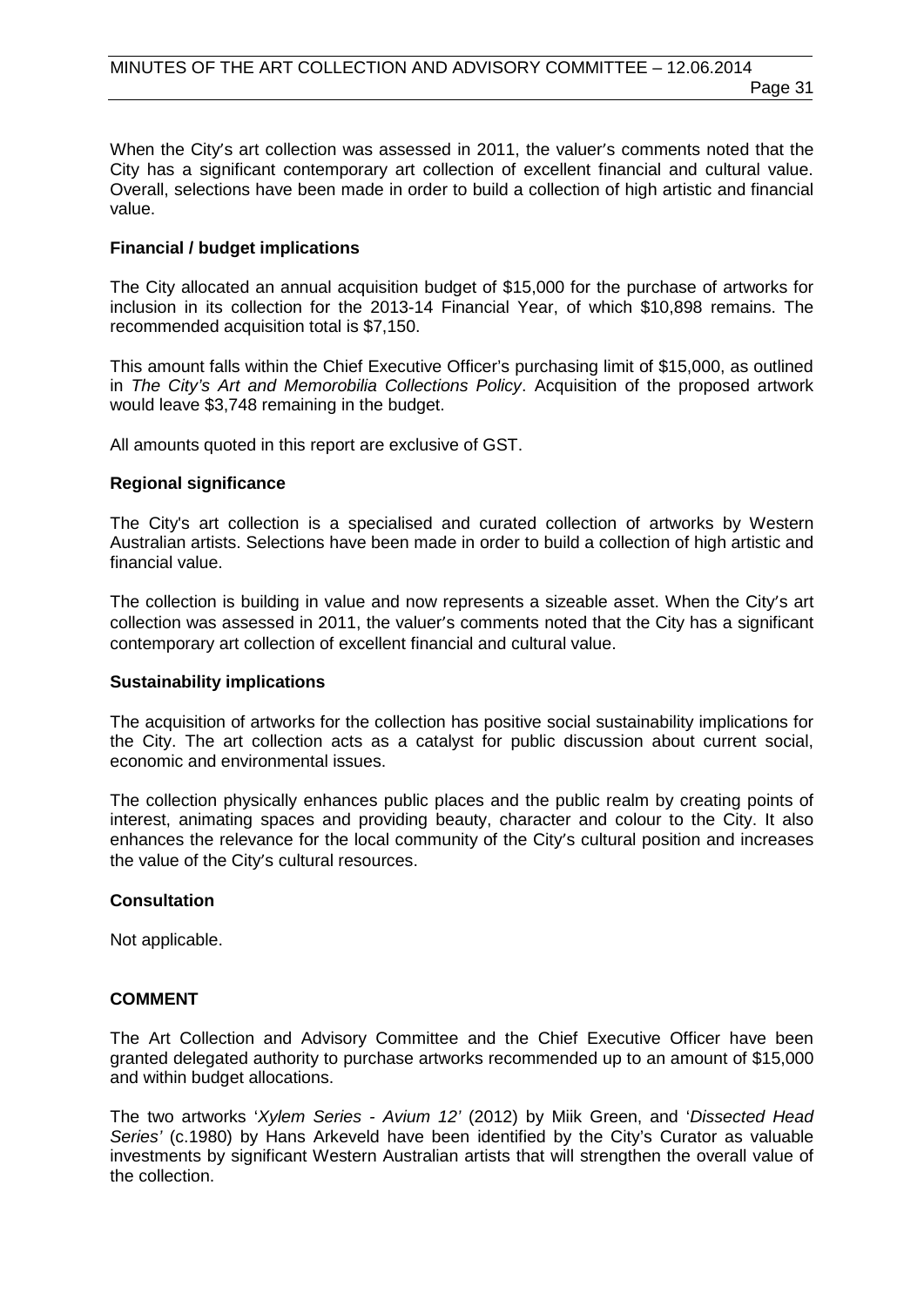It is recommend that the Art Collection and Advisory Committee approve the acquisition of two new artworks entitled '*Xylem Series - Avium 12'* (2012) by Miik Green, and '*Dissected Head Series'* (c.1980) by Hans Arkeveld.

#### **VOTING REQUIREMENTS**

Simple Majority.

**MOVED Cr Hollywood, SECONDED Mayor Pickard that the Art Collection and Advisory Committee APPROVES the acquisition of two new artworks entitled** *'Xylem Series - Avium 12'* **(2012) by Miik Green for a cost of \$4,400, and** *'Dissected Head Series'*  **(c.1980) by Hans Arkeveld for a cost of \$2,750.**

#### The Motion was Put and **CARRIED (6/1)**

**In favour of the Motion:** Cr Gobbert, Mayor Pickard, Crs Hollywood, Norman, Thomas and Mr Tidy. **Against the Motion**: Cr Fishwick.

*Appendix 3 refers*

*[To access this attachment on electronic document, click here: Attach3ARTagn120614.pdf](http://www.joondalup.wa.gov.au/files/committees/ACAC/2014/Attach3ARTagn120614.pdf)*